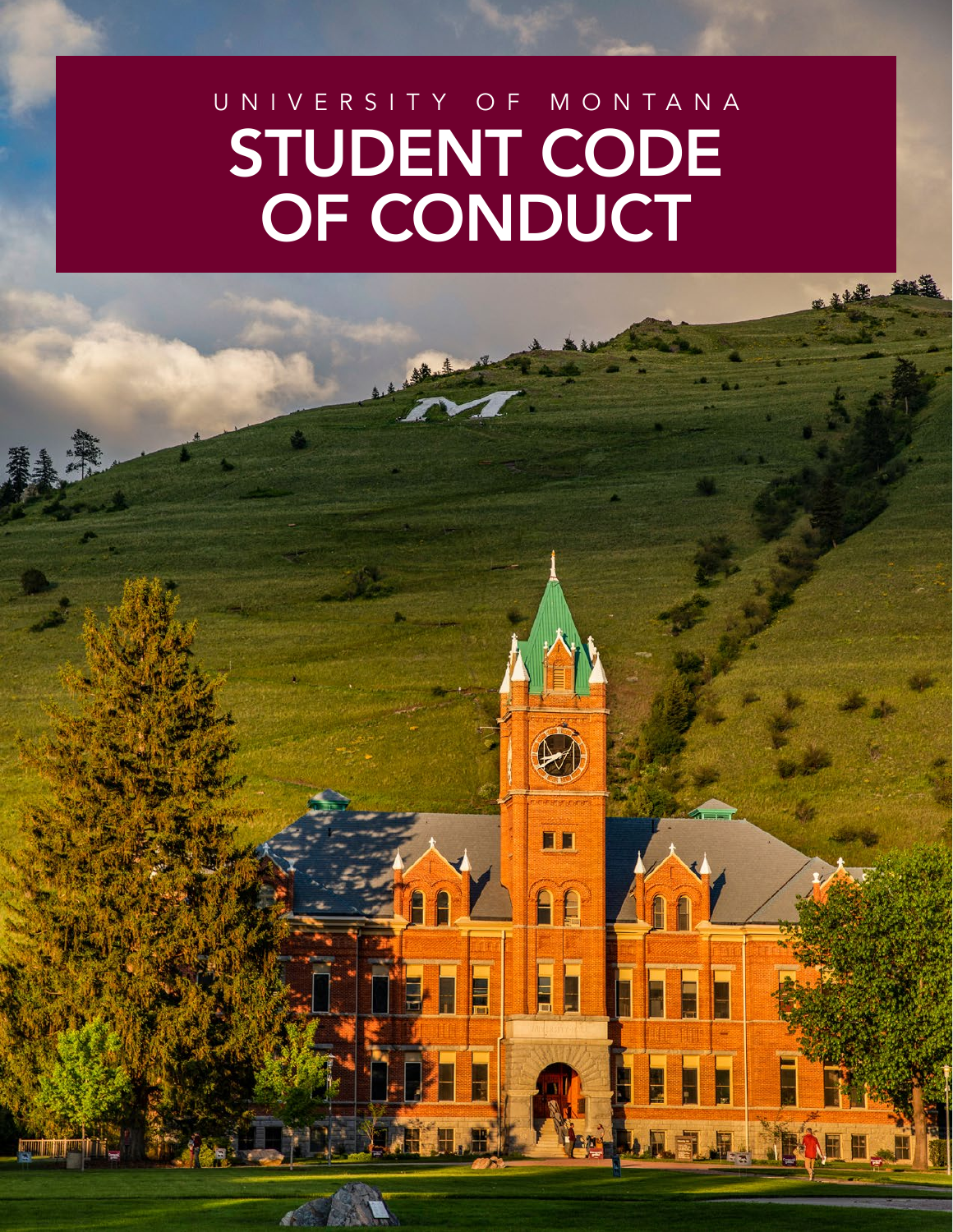# **TABLE OF CONTENTS**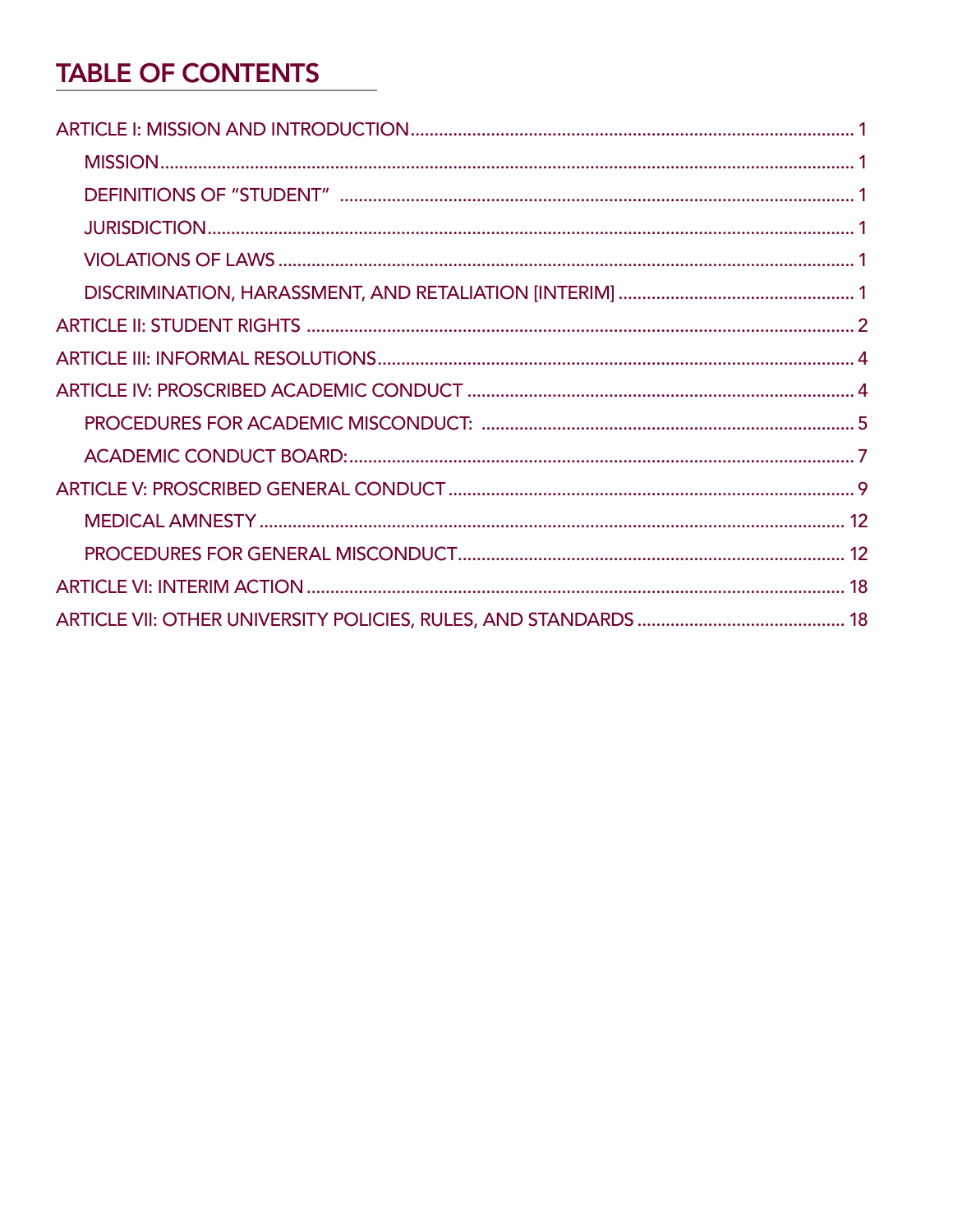# <span id="page-2-0"></span>A. Mission

This Code of Conduct embodies and promotes honesty, integrity, accountability, and duties associated with citizenship as a student in our community at the University of Montana. This Code exists to protect the interests of the community and dignity of its members, and to challenge those behaviors which are not in accordance with our policies. This Code describes expected standards of behavior for all students, including academic conduct and general conduct, and it outlines students' rights, responsibilities, and the campus processes for adjudicating alleged violations.

# B. Definitions of "Student"

For the purposes of the Student Code of Conduct, a "student" means the following:

- 1. Any person who is enrolled at the University of Montana, Missoula College, or the Bitterroot College of the University of Montana (hereinafter "the University") and is pursuing undergraduate, graduate, or professional studies, including full-time and part-time status.
- 2. Any person who has completed an academic term and can be reasonably expected to enroll the following term.
- 3. Any person who attended the University during a previous academic term and who committed an alleged violation of the Code during the time of enrollment.
- 4. Any resident living in University housing with a current student housing contract, even if they are not enrolled.

# C. Jurisdiction

The Student Code of Conduct and conduct process apply to the conduct of individual students and all University-affiliated student organizations. The Student Code of Conduct shall apply to conduct that occurs on University premises, at University sponsored activities, and to off-campus conduct that adversely affects the University Community and/or the pursuit of its objectives. Each student shall be responsible for their conduct from the time of application for admission through the actual awarding of a degree, even though conduct may occur before classes begin or after classes end, as well as during the academic year and during periods between terms of actual enrollment (and even if their conduct is not discovered until after a degree is awarded). The Student Code of Conduct shall apply to a student's conduct even if the student withdraws from school while a disciplinary matter is pending. The Office of Community Standards shall decide whether the Student Code of Conduct applies to conduct occurring off campus, on a case-by-case basis.

# D. Violations of Laws

The University may take notice of alleged violations of federal, state and local laws by students. When a student is arrested or otherwise subject to criminal charges the University may initiate proceedings to determine if the student has violated the Student Code of Conduct. The University reserves the right to exercise its authority of interim suspension upon notification that a student is facing criminal charges in accordance with Article VI, below.

# E. Discrimination, Harassment, and Retaliation [INTERIM]

In addition to the Student Code of Conduct, all students at the University of Montana are also subject to the University's Discrimination, Harassment, and Retaliation policy(ies) and accompanying procedures. A violation of the Discrimination, Harassment, and Retaliation policy(ies) is a violation of this Student Code of Conduct.

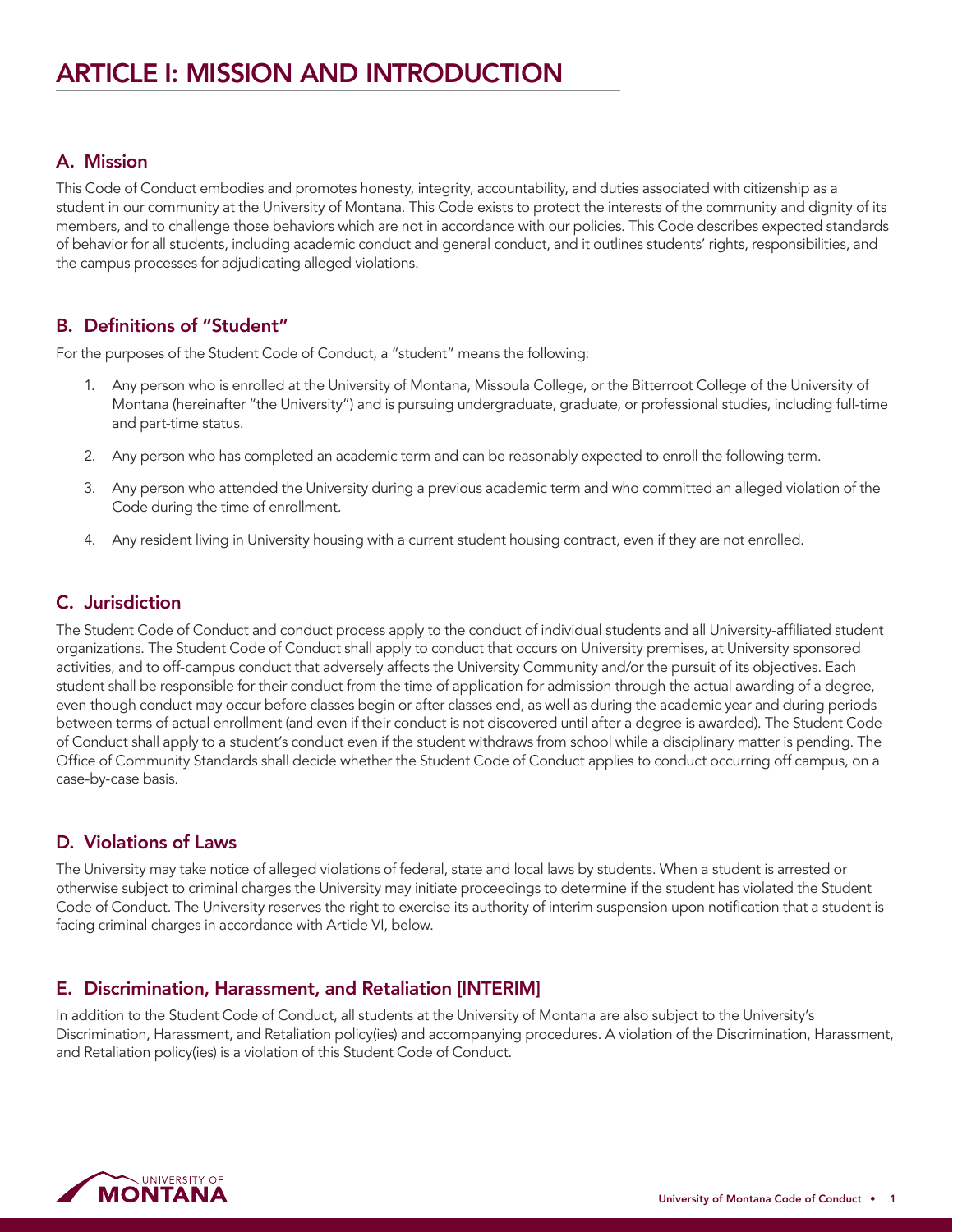# <span id="page-3-0"></span>ARTICLE II: STUDENT RIGHTS

In University Student Code of Conduct disciplinary proceedings, for both cases involving general misconduct and academic misconduct, students have the following rights.

# Records and Confidentiality

The University of Montana complies with the principles of privacy described in the Montana Constitution, the Montana Code Annotated, and the federal Family Educational Rights and Privacy Act (FERPA). As such, a student involved in a University disciplinary proceeding has the following rights related to privacy and confidentiality:

# A. Disciplinary records

- 1. Sanctions of expulsion and suspension affect the student's academic status, and records are maintained by the Office of Community Standards and/or the Office of the Provost during such time as the imposed sanctions are in effect.
- 2. During the time that a Student Code of Conduct case is in process, the student continues to have the same rights and privileges as other students, unless interim action (which may include restrictions, suspension, or expulsion) has been imposed.
- 3. If a student authorizes the release of the student's transcript and/or conduct records to another institution or to a prospective employer while there is a pending case under the Student Code of Conduct, it is with the understanding that if the student is found to have violated the Code in a manner that would require that the previously-released transcript and/or conduct records be altered, the University may notify the institution and/or employer and forward a corrected copy.
- 4. All records of Student Code of Conduct proceedings and sanctions are maintained by the Office of Community Standards (for general misconduct) or the Office of the Provost (for academic misconduct). These records will be maintained in accordance with the Montana University System General Record Retention Schedule. Sanctions of expulsion and suspension affect the student's academic status and will be maintained indefinitely.

# B. Confidentiality

- 1. All disciplinary proceedings are closed to the public.
- 2. The University, except as required by law, will not disclose information to anyone not connected with the proceeding. The fact that there is or has been a disciplinary proceeding concerning an incident may be disclosed; however, the identity(ies) of individual students involved in the proceedings will not be disclosed.
- 3. The University, will disclose the results of the proceeding, including sanctions imposed, only to those who need to know for purposes of record keeping, enforcement of the sanctions, further proceedings, eligibility for participation in certain University activities, health and safety of others, or compliance with federal or state laws. The fact that a disciplinary proceeding has been concluded and appropriate action has been taken may be disclosed.
- 4. In accordance with federal law the University will disclose to an accuser, the results (including interim actions) of campus disciplinary proceedings that arise from allegations of a violent crime, dating violence, domestic violence, sexual assault, and stalking.

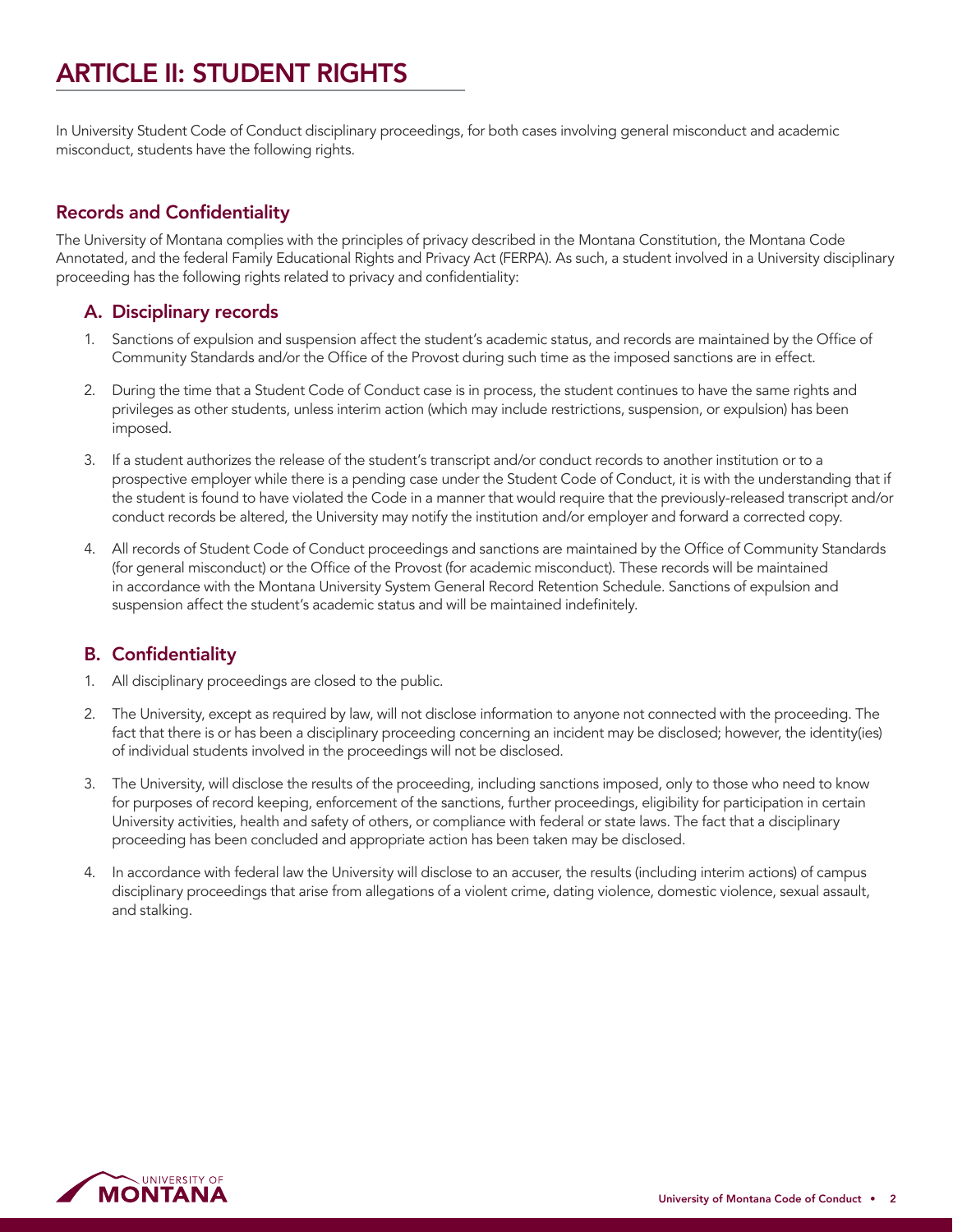# Process Based Rights

# A. Respondent

A student accused of violating the Student Code of Conduct (the "respondent") has certain rights. These include the right to:

- 1. Be provided written notice at least 24 hours in advance of the hearing (with the exception of Interim Action, see Article VI for more information). This notice includes that a complaint is being investigated, the nature of the complaint, and the provisions of the Student Code of Conduct that the student is alleged to have violated.
	- If the respondent has an unavoidable conflict for the designated hearing time, as determined by the administrative conduct officer, the respondent may contact the administrative conduct officer identified in the notice as soon as possible in advance of the conduct hearing to schedule an alternate meeting date or time.
	- b. Respondent may request to waive their 24-hour notice by contacting the administrative conduct officer to ask for an earlier meeting. The administrative conduct officer will determine if appropriate arrangements can be made for an earlier hearing.
- 2. Request a different administrative conduct officer in advance of the hearing. The University will attempt to eliminate any administrative conduct officer bias in the conduct process. If a respondent is concerned about bias, they may request a different administrative conduct officer in advance of the hearing. Determination of whether a different administrative conduct officer is warranted will be decided by the Vice Provost for Student Success, Executive Director for UM Housing and Community Standards, or designee.
- 3. Be accompanied by one advisor and/or an attorney (who is not a party to the case or a potential witness) for personal advice, consultation, and/or support during the conduct hearing. However, only the respondent, and not the advisor or attorney, may speak on the student's behalf during the conduct hearing. A student who intends to bring an attorney to a meeting must notify the University official in advance of the meeting so the University may make the appropriate arrangements, which could include having a University attorney present. In the instance that the arrangements are not possible prior to the scheduled hearing, the hearing will be postponed for a reasonable amount of time for the arrangements to be made.
- 4. Review all redacted written or physical evidence relied on by the hearing officer during the conduct process, but may not take a copy or photograph it. All such records may be reviewed by the respondent during normal business hours. In the instance that a request to review of documents is not possible prior to the scheduled hearing, the hearing will be postponed for a reasonable amount of time to allow for document review.
- 5. Present one's own case, including a written account of the incident. The respondent has the right to remain silent at the conduct hearing and the choice to remain silent will not be taken as an admission of responsibility, though the student is encouraged to participate in the conduct hearing.
- 6. Present relevant witnesses, to submit questions for witnesses to the conduct hearing officer, and to respond to and question all information and charges presented. The number of witnesses called, and questions asked will be vetted by the hearing officer for relevancy and may be limited to prevent redundancy or the unreasonable prolonging of the hearing.
- 7. Timely adjudication and resolution of the case.

During the time that a Student Code of Conduct case is in process, the student continues to have the same rights and privileges as other students unless interim action (which may include restrictions, suspension, or expulsion) has been imposed.

# B. Complainant

A student who brings a complaint against another student under the Student Code of Conduct (the "complainant") also has certain rights. These include the right to:

- 1. Request to meet with the designated administrative official to discuss the disciplinary process.
- 2. Present one's own case, including a written account of the incident and a statement describing the effect of the alleged misconduct.
- 3. Be accompanied by one advisor and/or an attorney (who is not a party to the case or a potential witness) for personal consultation and/or support. However, only the complainant, not the advisor or attorney, may speak on the student's behalf during the conduct hearing.

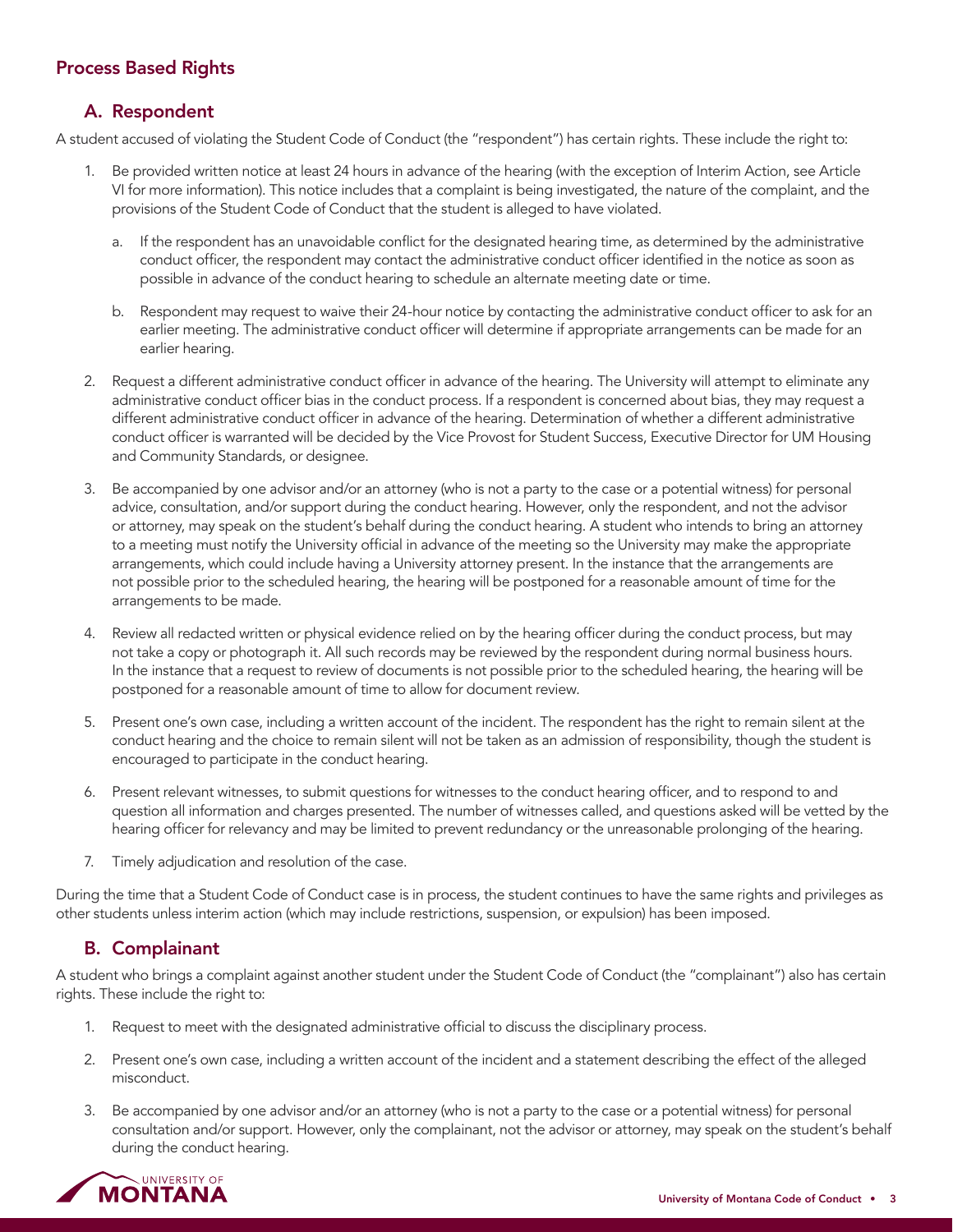- <span id="page-5-0"></span>4. Timely adjudication and resolution of the case.
- 5. Privacy regarding past conduct that is irrelevant to the case. This irrelevant information will not be discussed during the proceedings.
- 6. Be notified of the outcome of the case when the proceedings are concluded, for proceedings involving accusations of violent crimes, dating violence, domestic violence, sexual assault, and stalking only.

# ARTICLE III: INFORMAL RESOLUTIONS

Nothing in this Code limits the right of the Office of Community Standards with the approval of the Vice Provost of Student Success or Vice Provost for Academic Affairs as appropriate and the respondent to agree at any time to disciplinary sanctions if the Respondent student agrees to the charges. Any such agreement must be in writing. When it is approved by the appropriate University official(s), signed by the student, and filed with the Office of Community Standards, the case is concluded.

# ARTICLE IV: PROSCRIBED ACADEMIC CONDUCT

Students at the University of Montana are expected to practice academic honesty at all times. Academic misconduct is subject to Academic Penalty (or penalties) by the course instructor and/or University Sanction(s) by the University through the Provost and Vice Provost for Academic Affairs.

Academic misconduct is defined as all forms of academic dishonesty, including but not limited to:

- 1. Plagiarism: Representing another person's words, ideas, data, or materials as one's own or the student's own previous work as if it were the student's own original work.
- 2. Misconduct during an examination or academic exercise: Copying from another student's paper, consulting unauthorized material, giving information to another student, collaborating with one or more students without authorization, or otherwise failing to abide by the University or instructor's rules governing the examination or academic exercise without the instructor's permission.
- 3. Unauthorized possession of examination or other course materials: Acquiring or possessing an examination or other course materials without authorization by the instructor.
- 4. Tampering with course materials: Destroying, hiding, or otherwise tampering with source materials, library materials, laboratory materials, computer equipment or programs, or other course materials.
- 5. Submitting false information: Knowingly submitting false, altered, or invented information, data, quotations, citations, or documentation in connection with an academic exercise.
- 6. Submitting work previously presented in another course: Knowingly making such submission in violation of stated course requirements.
- 7. Improperly influencing conduct: Acting calculatedly to influence an instructor to assign a grade other than the grade actually earned.
- 8. Substituting, or arranging substitution, for another student during an examination or other academic exercise: Knowingly allowing others to offer one's work as their own.
- 9. Facilitating academic dishonesty: Knowingly helping or attempting to help another person commit an act of academic dishonesty, including assistance in an arrangement whereby any work, classroom performance, examination activity, or other academic exercise is submitted or performed by a person other than the student under whose name the work is submitted or performed.

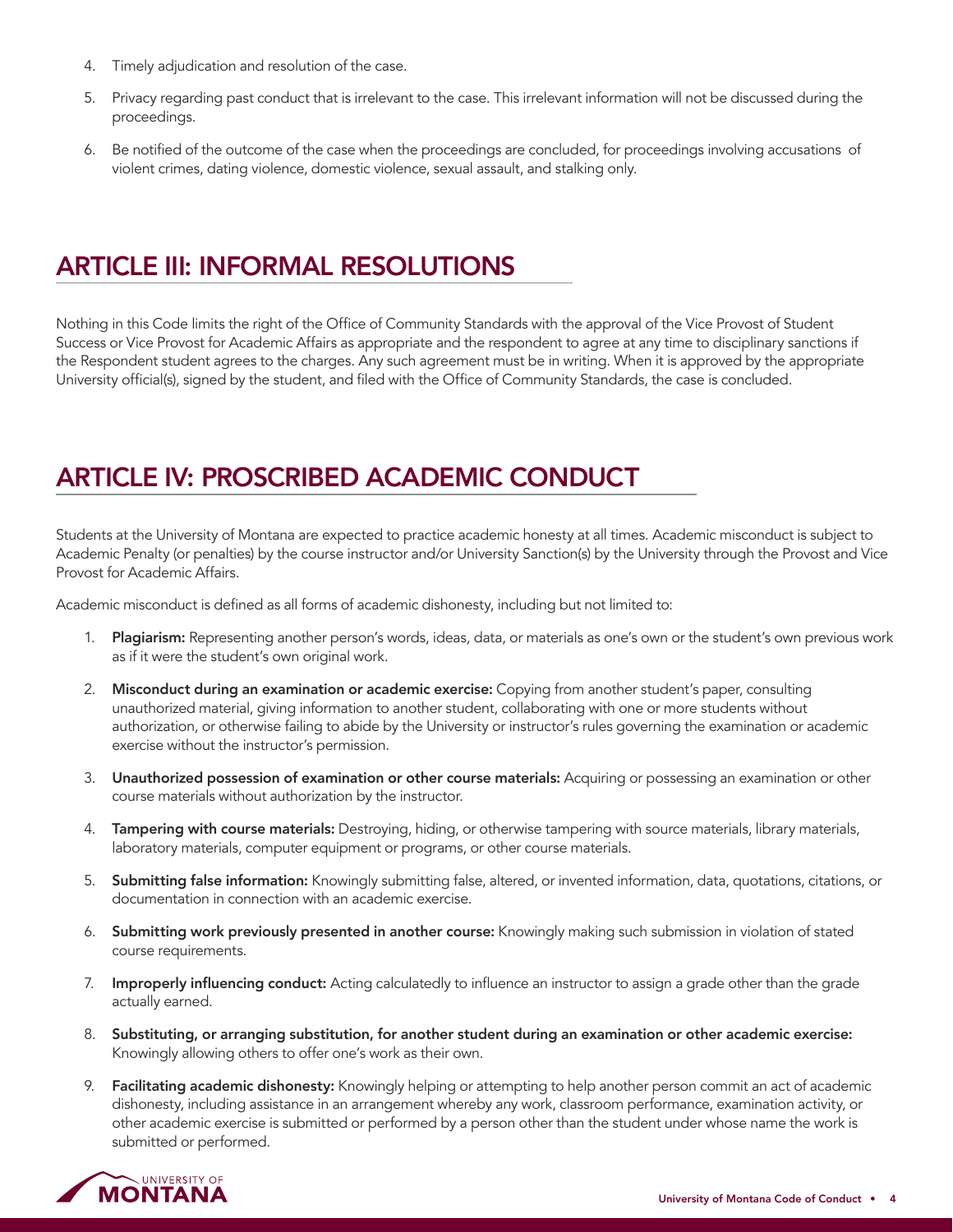<span id="page-6-0"></span>10. Altering transcripts, grades, examinations, or other academically related documents: Falsifying, tampering with, or misrepresenting a transcript, other academic records, or any material relevant to academic performance, enrollment, or admission, or causing falsification or misrepresentation of any of the above.

Disciplinary Procedures for Academic Misconduct: The focus of inquiry in disciplinary proceedings related to academic misconduct is to determine if a violation of the Standards of Academic Conduct has occurred and, if so, to determine an appropriate academic penalty and/or University sanction. Student Code of Conduct proceedings are administrative proceedings and do not follow formal rules of evidence applicable in legal and criminal proceedings. The University has the burden of proof to establish a violation of academic misconduct by a preponderance of the evidence (it is more likely than not that the incident occurred).

It is assumed, unless shown otherwise, that the faculty and Academic Deans (or designees) make impartial judgments concerning academic misconduct and fairly impose an appropriate academic penalty and/or University sanction. Minor deviations from prescribed procedures will not invalidate a decision or proceeding, provided they do not significantly prejudice the student or the University.

The adjudication of any alleged academic misconduct must be initiated within two years of discovery of the incident.

### Procedures for Academic Misconduct:

#### A. Investigation by the Course Instructor

- 1. Misconduct alleged during the course: When an incident of alleged academic misconduct is discovered by or brought to the attention of the course instructor during the course, the instructor personally contacts the accused student within ten (10) working days to arrange a meeting. The course instructor and the student may each have a person of choice present at this meeting (see Article II "Rights to Due Process"). The role of legal counsel, if any, at this stage should be restricted to consultation with the student. At this meeting the course instructor will:
	- a. Inform the student of the alleged academic misconduct and present the evidence supporting the allegation.
	- b. Inform the student of the Student Code of Conduct procedures.
	- c. Allow the student an opportunity to respond to the charge(s) and evidence (the student is not required to respond).
	- d. Discuss the academic penalty and possible University sanctions and allow the student to respond.
- 2. Misconduct alleged at or after the conclusion of course: When an incident of alleged academic misconduct is discovered or brought to the attention of the course instructor at or after the conclusion of the course, the course instructor notifies the student in writing and takes steps (a) through (d) above and will follow up in writing. The instructor also informs the student that an "N" grade will be given for the course or the assigned grade will be revoked until there is a final resolution of the charge(s). Academic letter appendices
- 3. Consultation with the Chair and Academic Dean (or designee): The course instructor should consult with the Department Chair and Academic Dean (or designee) in order to determine whether any record of prior academic misconduct on file with the Office of the Provost warrants a recommendation that the University impose a sanction on the student. The course instructor and/or Chair may make such a recommendation to the Academic Dean (or designee) based on the severity of the alleged offense and/or prior record of misconduct.

#### 4. Resolution of the charge by the course instructor:

- a. If the instructor concludes that the student engaged in academic misconduct, the instructor informs the student of the academic penalty to be imposed. The academic penalty does not take effect until the final resolution of the charge(s) or until the deadline for an appeal has passed. An "N" grade may be assigned in the interim.
- b. If a University sanction is recommended, the course instructor or Department Chair notifies the student that the case will be transferred to the Academic Dean (or designee).
- c. The course instructor informs the student of the appeal procedure as outlined in the Student Code of Conduct.

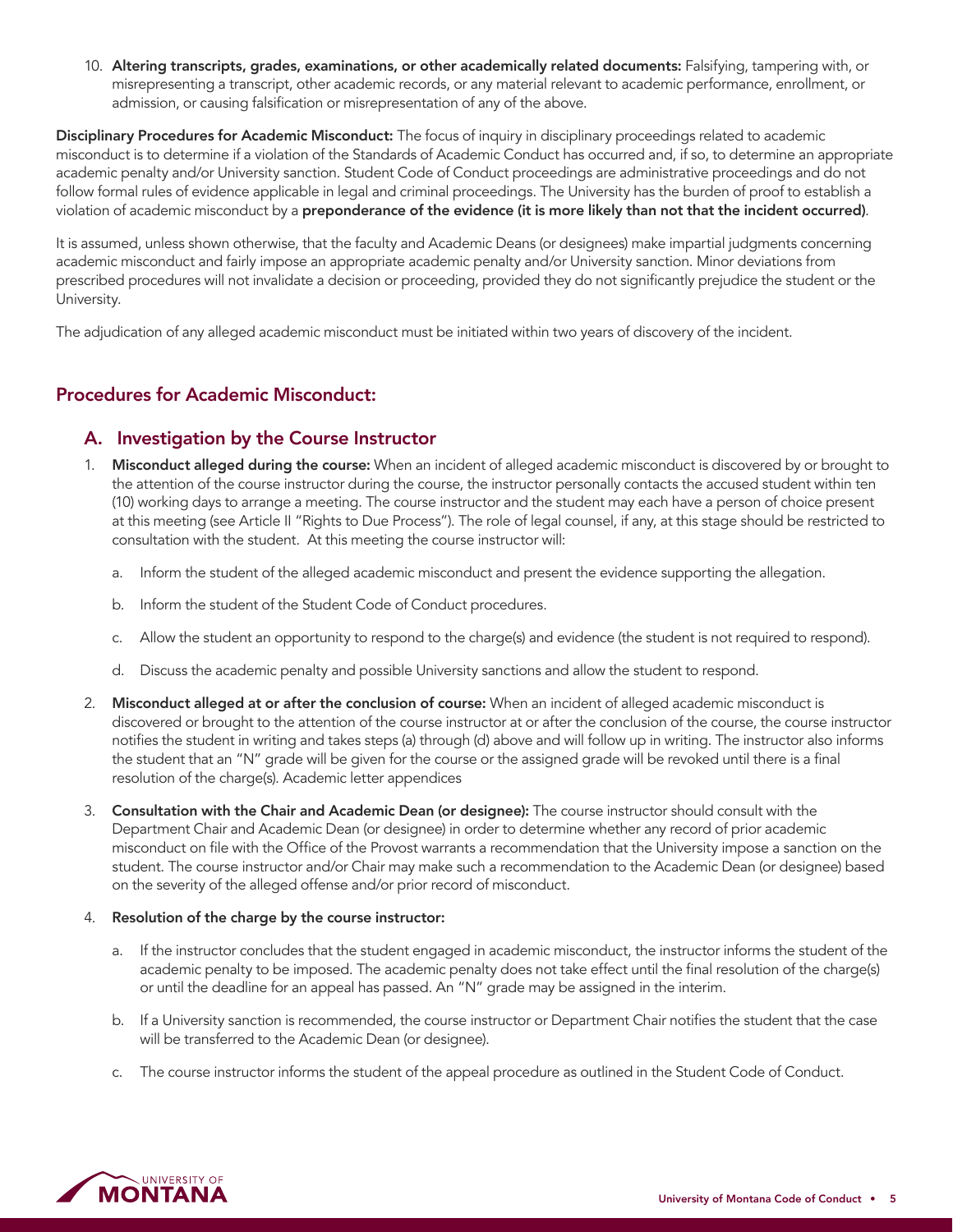- d. If a University sanction is recommended, or if the student appeals, the course instructor will prepare a written summary for the Academic Dean (or designee) that will include a concise statement of the act of academic misconduct and the evidence. A copy of this summary will be provided to the student, the Department Chair, the Department Chair of the student's major, and the Provost and Vice Provost for Academic Affairs. A copy of this summary is also added to the student's disciplinary file maintained by the Office of the Provost. The student also may provide a written statement to be placed in the file. In cases where the student accepts the academic penalty, the written summary prepared by the instructor will be included in the student's file.
- 5. Resolution of the charge by the instructor when the student does not appear for the investigative meeting: If the student does not appear for the investigative meeting with the course instructor, the course instructor informs the student in writing of the following: [Academic letter appendices](https://umt.box.com/s/fiiqzhsokdxu5azc4farxiu809at9km9)
	- a. The academic penalty recommended. The academic penalty is not formally imposed until final resolution of the charge(s) or until the deadline for an appeal has passed. If a grade is required before final resolution of the charge(s) or before the deadline for an appeal has passed, an "N" grade is assigned.
	- b. The transfer of the case to the Academic Dean (or designee) if a University sanction is recommended.
	- c. Student Code of Conduct procedures and opportunity for appeal (a copy of this Code will suffice).
	- d. The fact that a written summary of the case has been sent to the student, the Department Chair, the Department Chair of the student's major, and the Provost and Vice Provost for Academic Affairs, with a copy placed in the student's disciplinary file maintained by the Office of Community Standards. The student also may provide a written statement to be placed in the file.

# B. Sanction(s) Imposed by the University for Academic Misconduct:

Investigation by the Academic Dean (or designee): After reviewing the course instructor's recommendation and written summary of the case and consulting with the instructor and the Chair, the Academic Dean (or designee) reviews the student's disciplinary record maintained by the Office of the Provost, reviews the evidence, and interviews individually or together the instructor, the accused student and possible witnesses. Before the interview, the accused student is informed that they may bring a person of choice and that they also have the right to have legal counsel present during the interview. The student must notify the Academic Dean (or designee) at least three (3) working days before the time of the interview of any intent to be accompanied by legal counsel. The role of legal counsel, if any, at this stage should be restricted to consultation with the student. The student is not required to make any response during the interview.

#### 2. Resolution of the charge(s) by the Academic Dean (or designee):

- a. If the Academic Dean decides not to impose a University sanction, the Dean notifies and provides written justification of the decision to the student, course instructor, and Department Chair. The decision of the Academic Dean to not impose a University sanction may not be used by the student to justify or support an appeal of an academic penalty by the course instructor.
- b. If the Academic Dean decides to impose a University sanction, the Dean informs the course instructor and Department Chair, and the student is notified in writing. See Appendix Form 3 for an example of this notice. When a University sanction of Denial of a Degree, Revocation of a Degree, Expulsion, or Suspension is proposed, the Academic Dean will present the recommendation to the Provost for review and approval prior to notifying the student. The notice should come from the Dean, who copies the Chair and the Provost on this message.
- The notice to the student includes:
	- 1. A statement of the specific academic misconduct committed
	- 2. A concise summary of the facts upon which the charge is based
	- 3. A statement of the University sanction(s)
	- 4. A statement of the appeal procedure
- d. If, within ten (10) working days, the student does not appeal the decision to impose the University sanction, the allegation in the notice of University sanction will be accepted. The Vice Provost for Academic Affairs will instruct the appropriate University officials to implement the sanction.

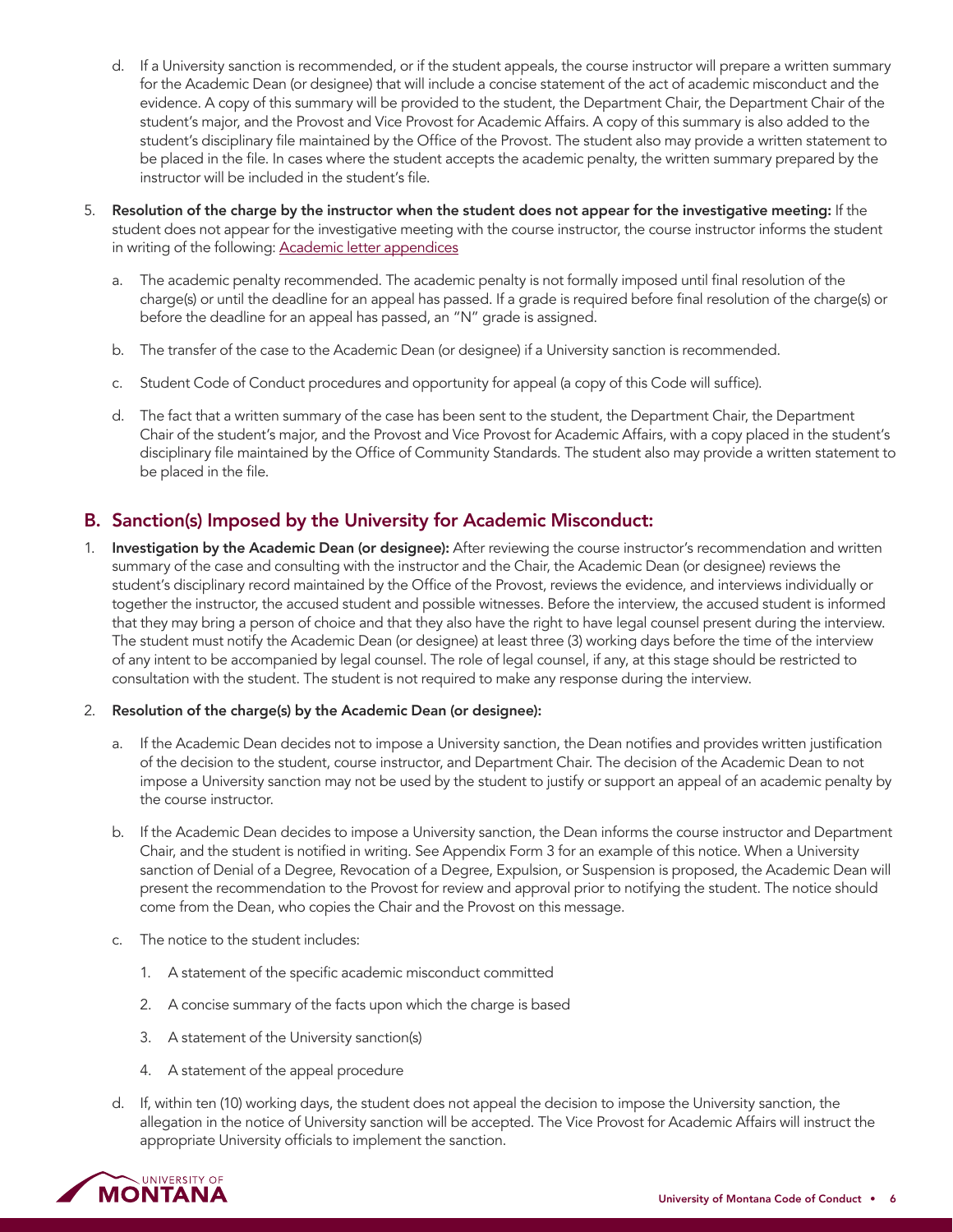- <span id="page-8-0"></span>e. A written summary of the case will be placed in the student's disciplinary file maintained by the Office of Community Standards, as well as in the Provost's Office.
- f. No University sanction or academic penalty is imposed until final resolution of the charge(s) or until the deadline for an appeal has passed.
- 3. Student Appeal of Academic Penalties and/or University Sanctions: If the student denies the charge(s) and/or does not accept the academic penalty imposed by the course instructor and/or the University sanction, the student may appeal to the Academic Conduct Board. A request for appeal with supporting evidence must be presented in writing to the Provost and Vice Provost for Academic Affairs within ten (10) working days after the student is informed by the instructor of the imposed academic penalty or within ten (10) working days after receiving the notice of a University sanction, whichever occurs later.

# Academic Conduct Board:

# A. Composition

The Academic Conduct Board, appointed by the President of the University, consists of one faculty member and faculty alternate nominated by the Provost and Vice Provost for Academic Affairs; one faculty member and faculty alternate nominated by the President of the University Faculty Association; one faculty member and faculty alternate nominated by the Executive Committee of the Faculty Senate; one faculty member and faculty alternate nominated by the Academic Standards and Curriculum Review Committee; two undergraduate students and alternates and one graduate student and alternate nominated by the Associated Students of the University of Montana (ASUM).

- 1. The chair of the Academic Conduct Board is the Vice Provost for Academic Affairs.
- 2. Faculty members are appointed for two (2) years. No member will serve more than two consecutive terms.
- 3. In case of unavailability or disqualification of any member for a given proceeding, the appropriate alternative member will serve on the Board.
- 4. No member of the Academic Conduct Board may sit on a case if they are: (a) from the same academic unit as the faculty member charging a student with misconduct or the accused student, or (b) otherwise closely associated personally or professionally with the faculty member or the student. A Board member should disqualify themself when any ground for disqualification is present. The accused student may assert grounds for disqualification of a Board member to the Chair of the Academic Conduct Board no later than three (3) working days prior to the scheduled hearing. The Chair shall implement a disqualification when warranted by the facts asserted.

#### B. Academic Conduct Board Hearings:

- 1. When a student appeals to the Academic Conduct Board, the Chair schedules a hearing date. The Chair gives notice of the time, date, and place of the hearing to the student, course instructor, Department Chair, and Academic Dean. In the absence of extenuating circumstances, the hearing is held within fifteen (15) working days of the appeal.
- 2. A student appealing to the Academic Conduct Board may be accompanied by a representative. If the representative is an attorney, the student must notify the Chair of the Academic Conduct Board in writing at least three (3) working days before the scheduled hearing. Failure to give notice of representation may delay the hearing. If the student is to be represented at the hearing by an attorney, then the University may also be represented by legal counsel.
- 3. Hearings are closed to the public.
- 4. The Chair of the Academic Conduct Board is responsible for conducting the hearing in an orderly manner. The student presents witnesses and/or evidence in support of the appeal. The course instructor, Department Chair, and Academic Dean also presents witnesses and evidence. Each party may question the other party's witnesses, either directly or through the Chair at the discretion of the Chair. The burden of proof is on the University to establish a violation by a preponderance of the evidence.
- 5. Formal rules of evidence (such as in a legal proceeding) do not apply. The Chair decides the admissibility of all evidence presented and rules on all procedural issues.

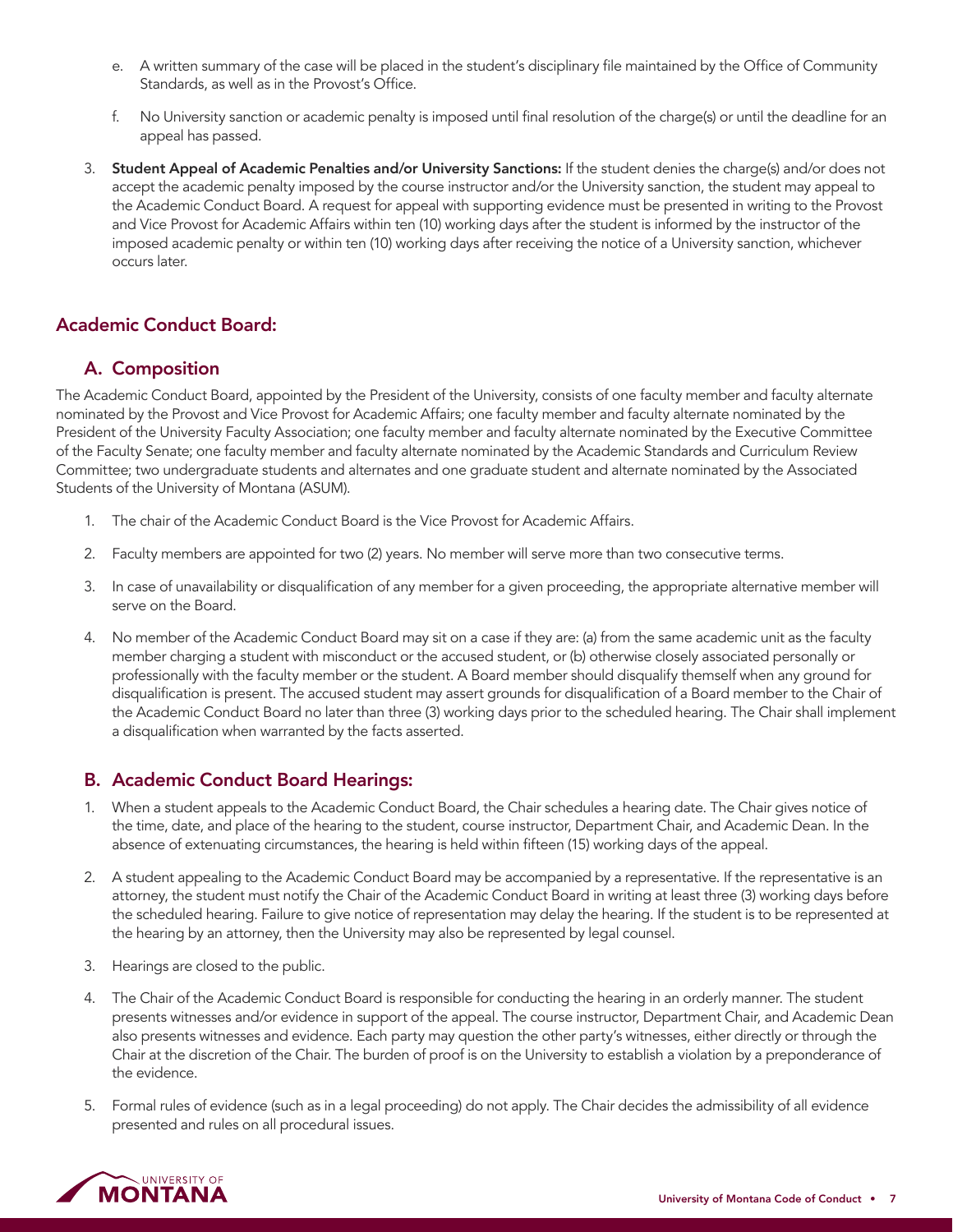- 6. Hearings are recorded at University expense. This is the official recording to the hearing. Other recordings of the hearing are not permitted.
- 7. At the sole discretion of the Chair, the hearing may be held on Zoom or other such visual/audio platform that provides all parties and the panel with the ability to participate the hearing remotely.
- 8. The Chair may prescribe additional procedural rules for the hearing that are consistent with this Code.
- 9. The Academic Conduct Board reaches a decision by majority vote. The Chair has the right of vote. The vote upholds, alters, or overturns the academic penalty and/or University sanction. The decision of the Board is submitted to the Provost of the University for review and final approval. Board deliberations are closed to the parties and others and are not recorded.
- 10. Within ten (10) working days, a copy of the Board's decision is provided by the Chair to the student, the course instructor, Department Chair, Academic Dean, Office of Community Standards, Provost and Vice Provost for Academic Affairs, and the President.
- 11. A student who fails to appear for the Academic Conduct Board hearing is considered to have waived the right to appeal. The student receives the academic penalty(ies) and/or University sanction(s) recommended by the Academic Dean and approved by the Provost and Vice Provost for Academic Affairs.
- 12. The Respondent student may seek further administrative review by the Commissioner of Higher Education and the Board of Regents in accordance with to Montana University System Policy and Procedures Manual, 203.5.2.

# C. Hearing Officer Option:

If a case is transferred to the Academic Conduct Board during a time when the Board will not be able to hear the case within a reasonable period of time (e.g. between semesters, during the summer, during other academic breaks), after consultation with the Academic Conduct Board, the Provost may appoint an impartial Hearing Officer to conduct the hearing following the general procedures described in this Code.

Penalties for Academic Misconduct: Depending on the severity of the academic misconduct, a student may incur one or more of the following penalties:

- 1. Academic Penalty(ies) by the Course Instructor: The student may receive a failing or reduced grade in an academic exercise, examination, or course, and/or be assigned additional work which may include re-examination.
- 2. University Sanction(s): The University may also impose a sanction that exceeds the academic penalty. Sanctions (a) through (f) require administrative review and approval by the Provost and Vice Provost for Academic Affairs:
	- a. Disciplinary Warning: The student is warned that further misconduct may result in more severe disciplinary sanctions.
	- b. Disciplinary Probation: The student is warned that further misconduct may result in suspension or expulsion. Conditions may be placed on continued enrollment for a specified period of time.
	- c. Suspension: The student is separated from the University for a specified period of time and may also be excluded from participation in any University-sponsored activity.
	- d. Expulsion: Involuntary removal of student status indefinitely. This may also include exclusion from any and all University-owned and/or controlled property, events, or activities.
	- e. Denial of a Degree: A degree is not awarded.
	- f. Revocation of a Degree: A previously awarded degree is rescinded.

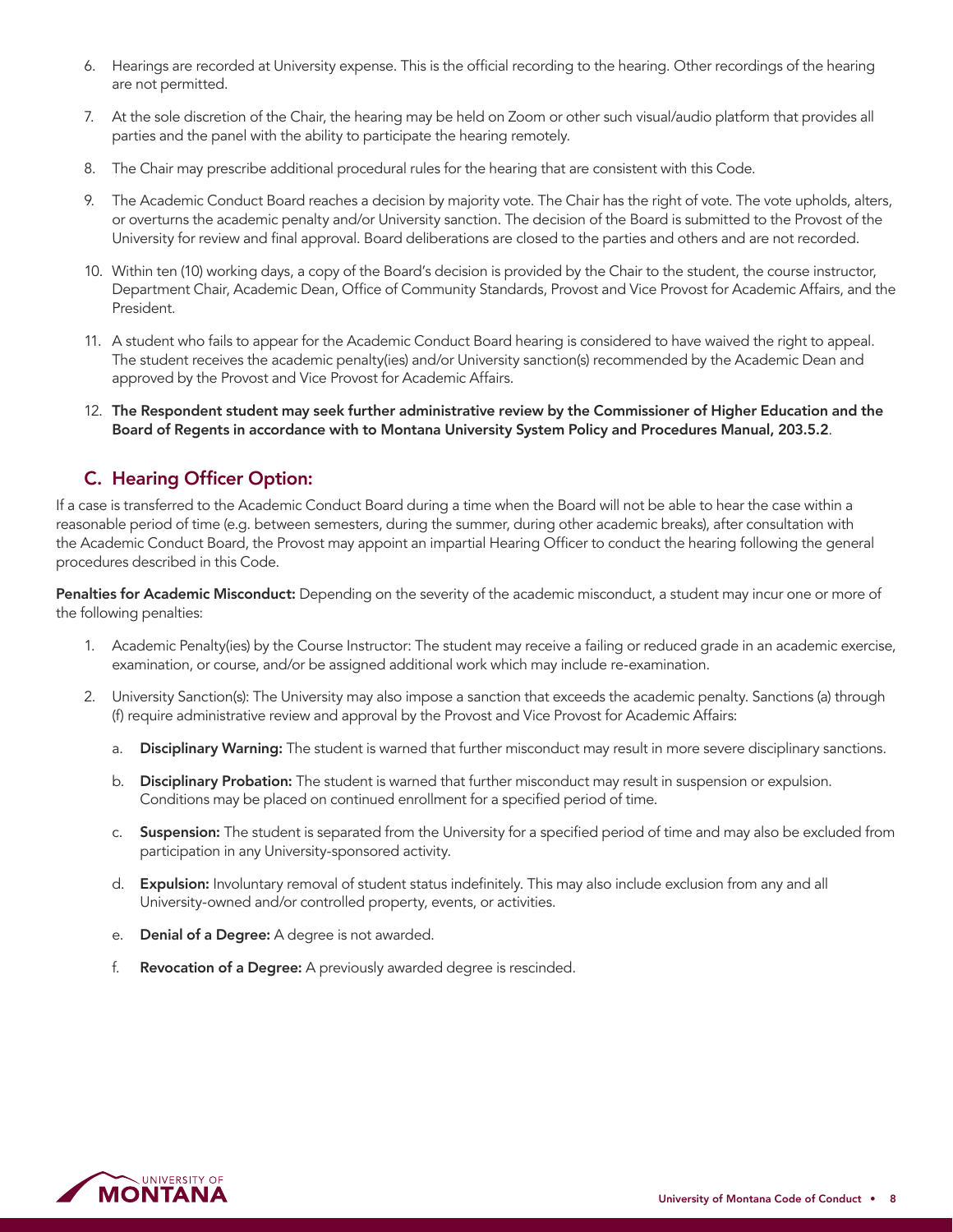# <span id="page-10-0"></span>ARTICLE V: PROSCRIBED GENERAL CONDUCT

Students at the University of Montana are expected to practice responsible behavior at all times. General misconduct is subject to University Sanction(s) by the Office of Community Standards and/or College or Organizational Sanction(s) by the colleges or organizations.

General misconduct is defined as conduct including, but not limited to, the following:

# A. Acts of Dishonesty:

- Falsification: Forgery, alteration or misuse of University documents, records, instruments of identification, computer programs, or accounts.
- 2. Unauthorized Access: Unauthorized access to any University building or unauthorized possession, duplication or use of means of access (Griz card, keys, etc.) to any university building or failing to timely report a lost key or Griz card with access to university housing or buildings.
- 3. False Information: Providing false information to any University official acting in performance of their duties or capacities.

# B. Harassment, Hazing, and Bystanding:

- 1. Harassment includes but is not limited to unwelcome verbal, psychological, graphic and/or written abuse directed at another, beyond a reasonable expression of opinion.
	- a. Cyberbullying is repeated and/or severe aggressive electronic communications that are direct at another person or are intended to intimidate, harm, or control another person emotionally.
- 2. Hazing includes but is not limited to acts that humiliate, ridicule, or endanger the mental or physical health or safety of a student, or that destroys or removes public or private property, for the purpose of initiation, admission into, affiliation with, or as a condition for continued membership in a group or organization. Participation or cooperation by the person(s) being hazed does not excuse the violation.
- 3. Bystanding includes but is not limited to:
	- a. Conduct of a student who is present when a violation of the Code of Student conduct occurs and who encourages, assists, or otherwise enables conduct that could result in serious injury to a person, including sexual misconduct; or:
	- b. Conduct of an organized group that encourages, assists, or otherwise enables conduct that could result in serious injury to a person, including sexual misconduct.

# C. Assault and Harm to Persons:

- 1. Physical assault which includes but is not limited to: physical contact of an insulting or provoking nature, physical contact that puts the person in fear for their physical safety, or physical contact that causes the person to suffer physical injury.
- 2. Threatening and Intimidating Behaviors:
	- a. A threat is defined as written or verbal conduct that causes a reasonable expectation of injury to the health or safety of any person or damage to any property.
	- b. Intimidation is defined as implied threats or acts that cause a reasonable fear of harm in another.

# D. Discrimination, Harassment, and Retaliation [INTERIM]:

1. Violation of the University's Policy(ies) on<https://www.umt.edu/eo/> is a violation of this Student Code of Conduct.

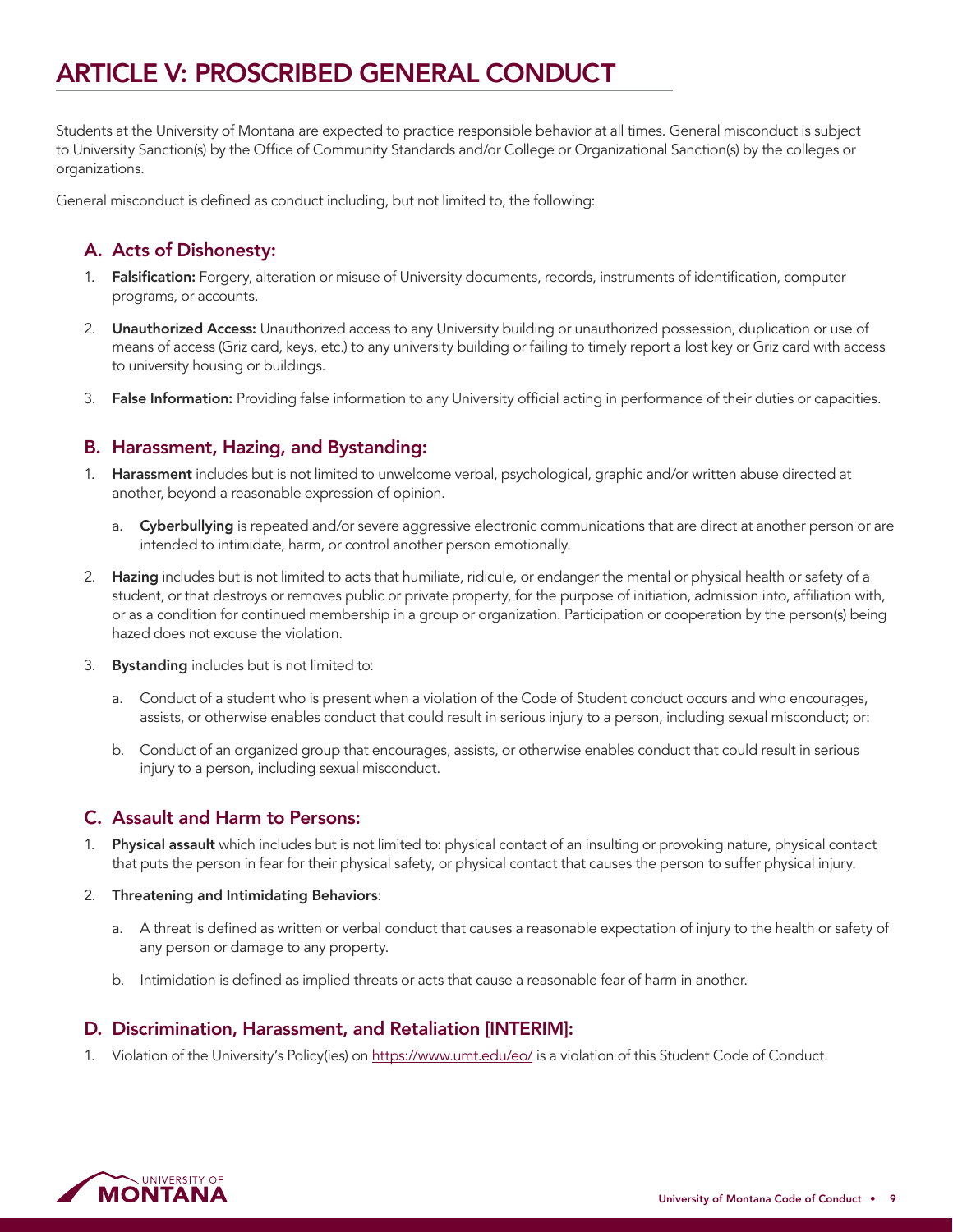# E. Alcohol and Drug Offenses:

- 1. Tobacco: Smoking, Vaping, or tobacco use on campus is a violation of the Tobacco Free UM Policy and of this Student Code of Conduct.
- 2. Alcohol: Use, possession, or distribution of intoxicants, including alcohol, except as expressly permitted by law or [University policy](https://www.umt.edu/policies/browse/facilities-security/alcohol) (No. 1000) is prohibited. Alcoholic beverages may not, in any circumstance, be used by, possessed by, or distributed to any person under twenty-one (21) years of age.
- 3. Drugs: Use, possession, manufacture, distribution or sale of narcotics or dangerous drugs as defined by city, state or federal laws. This includes mind-altering drugs, designer drugs or synthetic substances used as a substitute for a controlled substance, except as expressly permitted by law or University policy. This also includes the abuse, distribution, or improper use of prescription drugs.

# F. Firearms, Explosives, and Weapons Offenses:

1. Illegal or unauthorized possession of firearms, explosives, other weapons, or dangerous chemicals on University premises, or use or storage of any such item, even if legally possessed, in a manner that harms or threatens the safety of others. Weapons and explosives can include, but are not limited to air, BB, paintball, facsimile weapons and pellet guns, fireworks, ammunition, and dangerous objects such as arrows, axes, machetes, nun chucks, throwing stars, or knives with a blade of longer than four (4) inches.

# G. Illegal and Disruptive Conduct:

- 1. Disruptive Behavior: Substantial disruption or obstruction to University operations or University-sponsored activities, including but not limited to studying, teaching, research, administration, disciplinary proceedings, or fire, police, or emergency services.
- 2. Violation of federal, state or local law, or policies; Violation of published University policies, rules or regulations and violation of federal, state or local law.
- 3. Acting to impair, interfere with or obstruct the orderly conduct, processes and functions of the University, including but not limited to:
	- a. Use of amplification systems on the campus outside of University buildings except with written permission of Event Services.
	- b. Failure to comply with directions of University officials acting in the performance of their duties.
	- c. Failure to comply with any authorized Student Code of Conduct sanction(s)/condition(s).
	- d. Causing, inciting or participating in any disturbance that presents a clear and present danger to self or others, causes physical harm to others, or damage and/or destruction of property on University premises.
- 4. Misuse of Medical Amnesty Policy (see below for details regarding the Medical Amnesty policy), including but not limited to:
	- a. Discouraging or otherwise interfering with outreach to emergency medical services or law enforcement in the event of a medical emergency
	- b. Intentionally making unnecessary contact with emergency medical services or law enforcement (e.g, after situation is under control by University or another official who has already responded or is on scene).
	- c. Purposefully misusing the Medical Amnesty policy.
- 5. Unreasonably interfering with the lawful freedom of expression of others

# H. Theft / Misuse of Property:

1. Stolen Property: Theft or attempted theft of property or services or knowingly possessing stolen property.

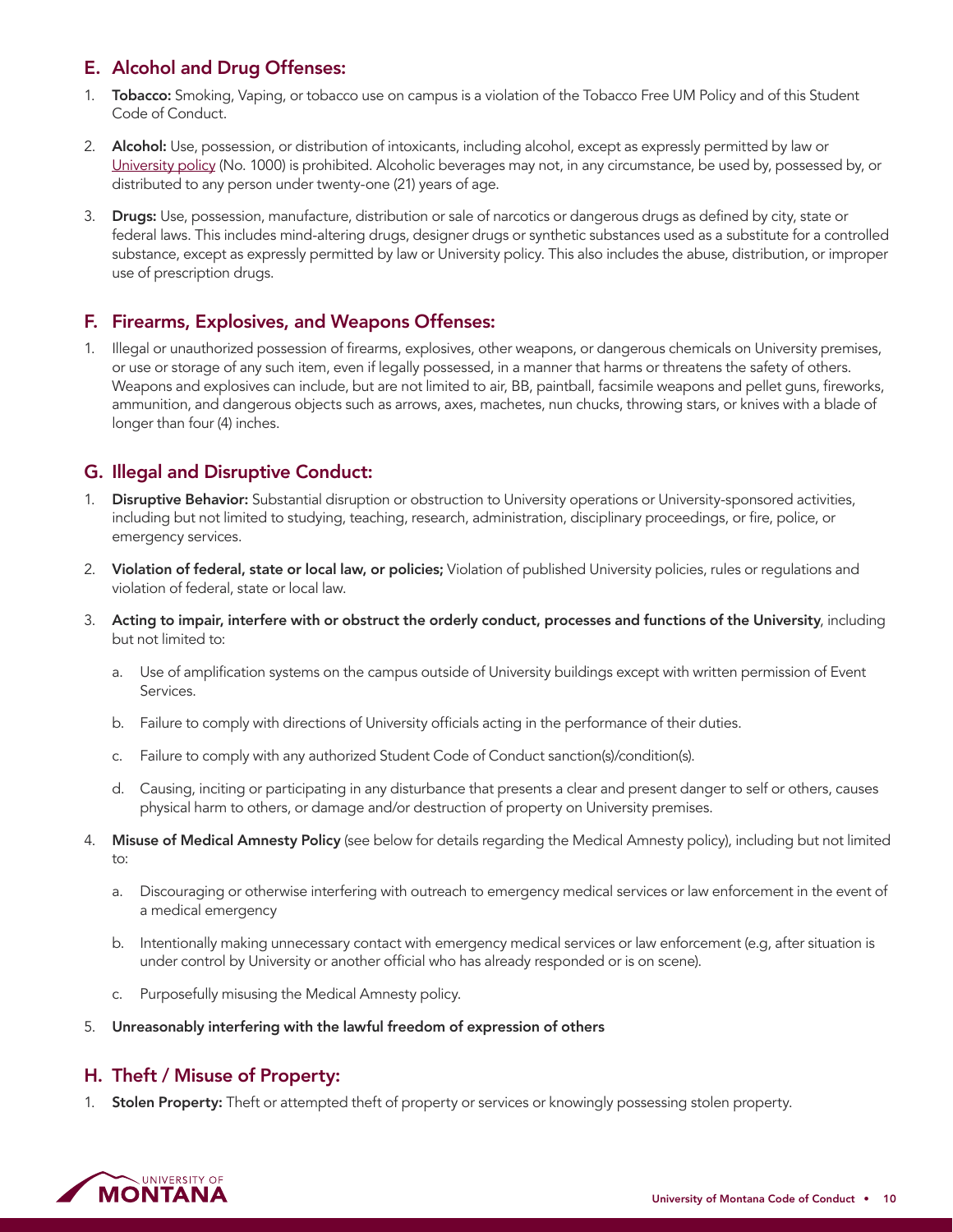- 2. Defacing, tampering, damaging, or destroying University property or the property of any member of the University community.
- 3. IT and Acceptable Use: Unauthorized or illegal use of the University's telephone system, mail system, computers, or computer network, or use of any of the above for any illegal act.
- 4. University IT Policy: A violation of the END USER LICENSE AGREEMENT, found online at: [https://www.umt.edu/sait/](https://www.umt.edu/sait/policies_documentation/end-user-license-agreement.php) [policies\\_documentation/end-user-license-agreement.php](https://www.umt.edu/sait/policies_documentation/end-user-license-agreement.php)

### I. Other Conduct Issues

- 1. Fire Safety: Violation of local, state, federal, or campus fire policies, including but not limited to:
	- a. Intentionally or recklessly causing a fire which damages University or personal property or which causes injury;
	- b. Failure to evacuate a University-controlled building during a fire alarm;
	- c. Improper use of University fire safety equipment; or
	- d. Tampering with or improperly engaging a fire alarm or fire detection/control equipment while on University property. Such action may result in a local fine in addition to University sanctions.
- 2. Wheeled Devices: Skateboards, roller blades, roller skates, bicycles, electronic hover boards, and similar devices are not permitted to be ridden inside University buildings. Bicycles are not permitted inside University buildings for storage, except as allowed in the residence halls and family housing by UM Housing policy. Additionally, skateboards and other wheeled items may not be operated in a dangerous or reckless fashion, or on railings, curbs, benches, or any such fixtures that may be damaged by these activities. Individuals may be liable for damage to University property caused by these activities. Failure to yield to pedestrians or failure to abide by traffic laws/rules on campus is considered a conduct violation.
- 3. Animals: Animals, with the exception of service animals and authorized assistance animals, are not permitted in campus buildings or on campus without a leash. Not cleaning up after animals on campus is a conduct violation. Not having animals under control is a conduct violation.
- 4. Abuse of Conduct Process: Abuse or interference with, or failure to comply with, University process including conduct and academic integrity hearings, including but not limited to:
	- a. Falsification, distortion, or misrepresentation of information;
	- b. Failure to provide, destroying, or concealing information during an investigation of an alleged policy violation;
	- c. Attempting to discourage an individual's proper participation in, or use of, the campus conduct system;
	- d. Harassment (verbal or physical) and/or intimidation of a member of a campus conduct body prior to, during and/or following a campus conduct proceeding;
	- e. Failure to comply with the sanction(s) imposed by the campus conduct system;
	- f. Influencing, or attempting to influence, another person to commit an abuse of the campus conduct system.
- 5. Arrest: Failure of any student to accurately report the student's arrest by any law enforcement agency to the Office of Community Standards within seventy-two (72) hours of any violent, sexual, or felony crime that occurs on University premises, at University sponsored activities, or off-campus. A felony crime is a crime for which more than one year in prison may be imposed.
- 6. Other Policies: Violation of other published regulations, rules, or policies as stated in Article VII of this Code.

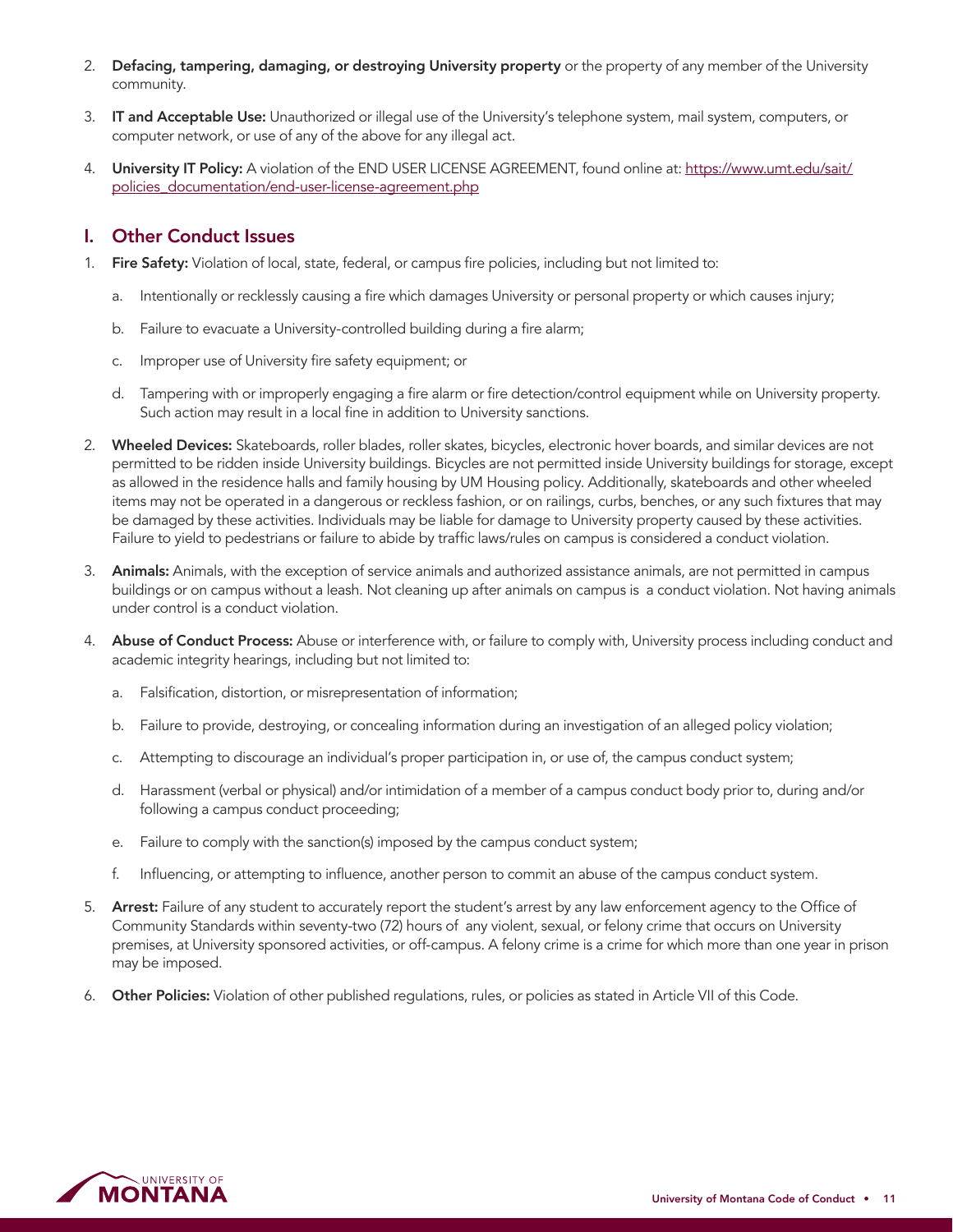# <span id="page-13-0"></span>Medical Amnesty

The University of Montana strongly encourages students and organizations to immediately contact University staff, emergency medical services, and/or law enforcement when they have reason to believe that a student's health or safety is at risk. To mitigate barriers to requesting medical aid that may be caused by consumption or use of alcohol or drugs, a Medical Amnesty policy shall apply to:

- 1. Students who request aid for themselves;
- 2. Students who request aid for another student(s);
- 3. Students for whom aid is rendered; and
- 4. Students whose use or possession of alcohol and/or drugs were discovered because of a call for medical assistance.

In the situation where a student needs medical assistance, the student(s) who requests and/or receives emergency medical aid and fully complies with University, medical, and/or law enforcement personnel will not be issued disciplinary sanctions nor have conduct files created for the use or possession of alcohol and/or drugs that occurred in connection with the reported incident.

If the University of Montana becomes aware of student's use or possession of drugs and/or alcohol because of a call for medical assistance, then these students will also be covered by the Medical Amnesty policy.

In order for amnesty policies to apply, the University of Montana may require students involved to participate in an alcohol/drug education program or seek medical treatment for alcohol and/or drug abuse, but these requirements will not be recorded as disciplinary sanctions.

The following are not covered by the Medical Amnesty policy:

- The University of Montana has discretion to determine that this policy does not apply in more serious situations, including but not limited to manufacturing and sales of drugs, assault or harm to persons, damage to property, and hazing. This policy does not apply to alleged violations of other University Discrimination, Harassment, and Retaliation policies.
- Repeated use of this Medical Amnesty Policy for the purpose of avoiding disciplinary action by the University will be considered interference with the conduct process and may lead to additional disciplinary measures.
- Making unnecessary contact with emergency medical services or law enforcement (e.g, after situation is under control by University or another official who has already responded or is on scene).

Students and organizations may be subject to disciplinary measures if they discourage or otherwise interfere with outreach to emergency medical services or law enforcement in the event of a medical emergency.

The University of Montana encourages students to call for help anytime there is concern for their own health or the health of others. The Community Standards Office may issue sanctions to students and organizations, including but not limited to the alcohol or drug sanctions, to students and organizations who purposely misuse the Medical Amnesty policy.

This policy does not preclude or prevent action by police or other legal authorities pursuant to relevant state or federal criminal statutes. Montana has multiple laws offering Good Samaritan protections: MCA § 50-32-609 provides protections in situations involving drugs, and MCA § 45-5-624(10) provides protections in situations involving minors in possession of alcohol.

# Procedures for General Misconduct

# A. Overview

This overview gives a general idea of how the University of Montana's campus conduct proceedings work, but it should be noted that not all situations are of the same severity or complexity. Thus, these procedures are flexible, and are not exactly the same in every situation, though consistency in similar situations is a priority. The campus conduct process and all applicable timelines commence with notice to an administrator of a potential violation of University of Montana policy or other rules.

1. Once notice or a report is received from any source (victim, RA, 3rd party, online, UMPD, etc.), the Office of Community Standards (OCS) or UM Housing conduct officials may proceed with a preliminary investigation and/or may schedule an initial educational meeting/conference with the responding student to explain the conduct process to the responding student and gather information.

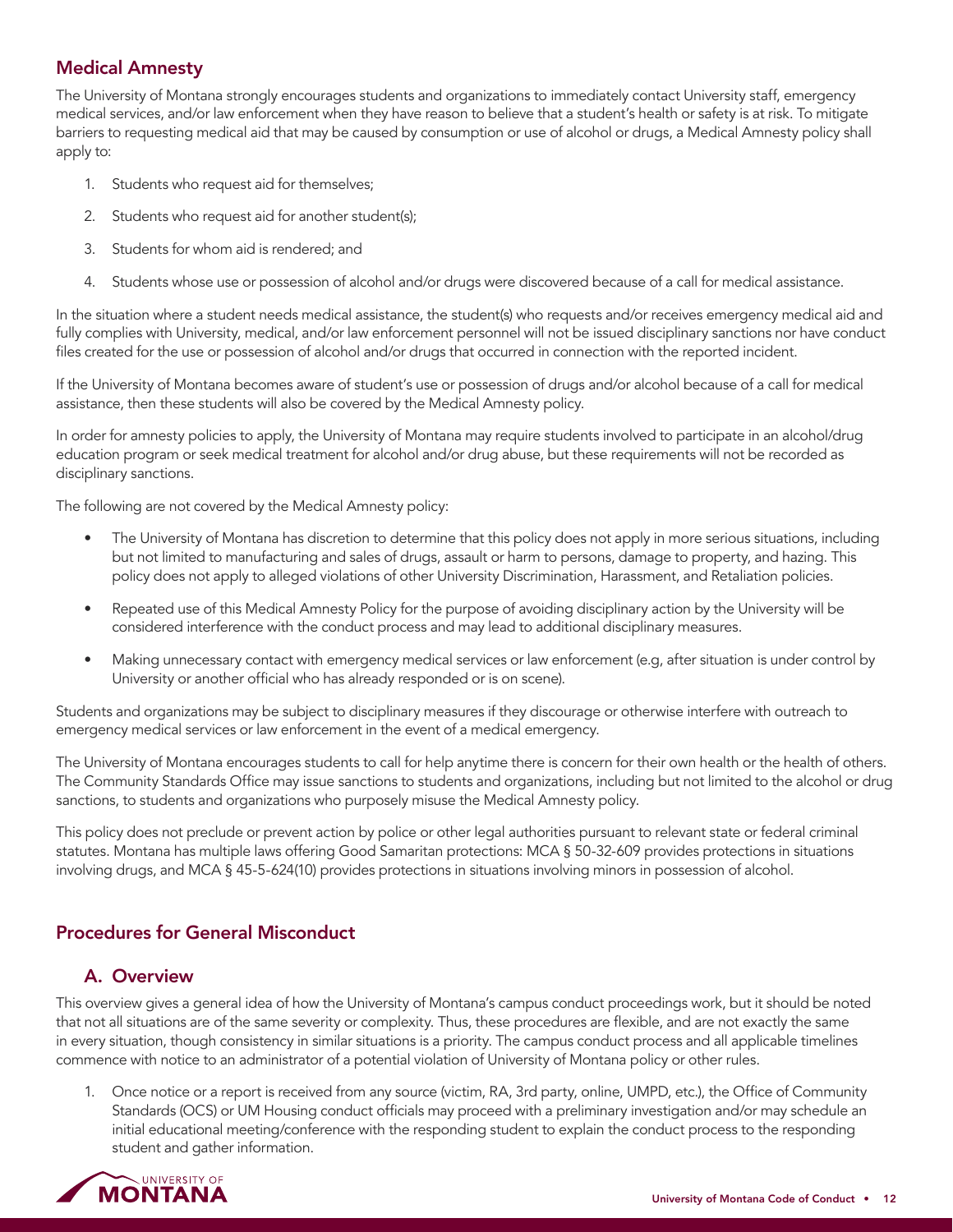- <span id="page-14-0"></span>2. Incidents involving alleged violations of the Student Code of Conduct that occur within any of the Housing areas are investigated and adjudicated by designated UM Housing staff.
- 3. Incidents that occur outside of the housing areas are investigated and/or adjudicated by the Office of Community Standards. In some instances, incidents that occur off campus will be investigated and/or adjudicated by the Office of Community Standards. Serious cases with potential sanctions of Suspension or Expulsion from the University will be referred directly to the Office of Community Standards, regardless of where they originate.

# B. General Misconduct in the Classroom:

- 1. Faculty members at the University of Montana have the independent authority to exclude a student from any class session in which the student displays disruptive behavior that threatens the learning environment and/or safety and well-being of others in the classroom.
- 2. If circumstances warrant dismissal from a class session for behavior reasons, the faculty member may contact the Office of Community Standards immediately following the class to discuss the situation and make a determination about whether Student Code of Conduct charges will be initiated.
- 3. The student remains eligible to return to the next class session, unless interim action prohibiting class attendance is imposed per Article VI of this Code.
- 4. The faculty member maintains the authority to remove the student from any future class session during which the student is disruptive.
- 5. The student may be suspended permanently from a class upon recommendation of the Dean of the college or school offering the class in accordance with the disciplinary procedures outlined in the section below.

# C. Procedures:

- 1. A referral is made to the Office of Community Standards or designated UM Housing official. The designated staff member receiving the referral will begin a preliminary investigation to determine if an alleged violation has occurred. If a determination is made that no violation occurred, then the referral is closed. If the determination is made that an alleged violation may have occurred, then the investigation continues.
- 2. A student or students will be notified via their student email account that a report has been received and their attendance to discuss this report is requested. The student will be presented with the charge(s) that are being investigated as well as their rights through the conduct process. This is known as the Preliminary Meeting for the conduct process.
- 3. At this time, the student can choose to meet with a hearing officer to discuss the report and what evidence they have to share. This meeting is known as the Findings Meeting.
	- a. The Findings Meeting must occur within ten (10) working days of the Preliminary Meeting unless the University provides notice and reasonable explanation for a delay or alternate arrangements are made that are agreeable to both parties.
	- b. During the Findings Meeting, the student will have the opportunity to review relevant evidence and have an opportunity to respond to the evidence and charges. The student will also have the opportunity to present additional evidence or witnesses if applicable. Both parties are allowed to ask questions of each other and seek clarification.
	- c. If the student does not show for the Findings Meeting, the charges are accepted as outlined in the notice letter and appropriate sanctions will be imposed. The student is notified of the findings and the sanctions (if applicable) and loses the right for further appeal.
- 4. After completing the Findings Meeting, the hearing officer will complete their investigation and determine if there is a violation of the Code of Conduct or not, as well as impose appropriate sanctions.
- 5. The Hearing Officer summarizes the findings and recommended sanctions (if applicable) in a Findings Letter that is sent to the student via their student email account. This letter includes findings for each individual charge, a statement of evidence that informed that decision, and a list of recommended sanctions.
- 6. Except for interim action that may be taken by the University, disciplinary sanctions are not imposed until the final resolution of the charges or until the deadline for a final appeal has passed.

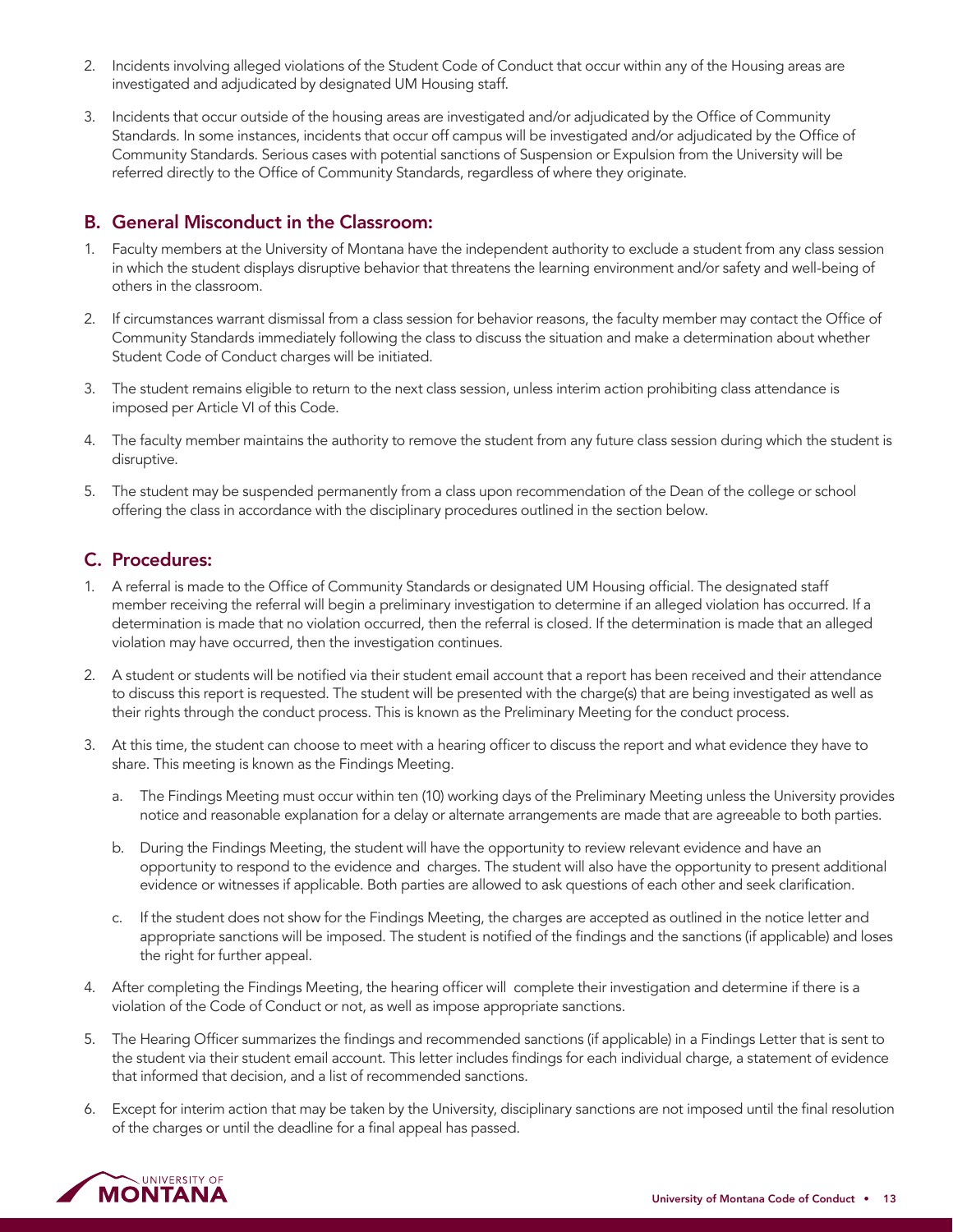# D. Student Response to Findings Outcome:

- 1. The student has three (3) options in response to the outcome of the Findings Letter:
	- a. To accept the findings and the sanctions issued;
	- b. To not accept the findings and/or the sanctions issued and commence the appeal process; or
	- c. To not respond at all. The student has five (5) working days to respond to the Findings Letter after being issued.
- 2. If the student signs the Findings Letter that they are accepting the outcome, the case is closed, and sanctions are imposed. A copy of the letter is kept on file by the Office of Community Standards and a copy is given to the student.
- 3. If the student does not accept the Findings Letter or sanctions, the student can request the case be transferred to the next appellate authority. The student also needs to submit a statement indicating their reason for appealing. (See criteria for Appeal in section E.)
- 4. If the student chooses not to sign or respond to the Findings Letter within five (5) working days, the findings and sanctions are accepted, and the student loses the right to appeal the case further. This letter is kept on file by the Office of Community Standards and a copy is provided to the student.

# E. Sanction(s) Imposed by the University for General Misconduct:

- 1. Sanctions for violating the Student Code of Conduct may include one or more of the following:
	- a. Disciplinary Warning: The student is warned that further misconduct may result in more severe disciplinary sanctions.
	- b. Disciplinary Probation: The student may continue attending the University but is subject to restrictions and/ or conditions imposed by the University for a specified period of time. Further violation of the Code while under disciplinary probation will result in more severe sanctions including the possibility of expulsion.
	- c. Suspension: The student is separated from the University for a specified period of time and may also be excluded from participation in University-sponsored activities. A sanction of suspension requires approval by the Vice Provost for Student Success.
	- d. Expulsion: Involuntary removal of student status indefinitely. This may also include exclusion from any and all University-owned and/or controlled property, events, or activities. A sanction of expulsion requires approval by the Vice Provost for Student Success.
	- e. Restitution: The student is required to make payment to the University and/or another person or entity for actual financial loss resulting from a Student Code of Conduct violation.
	- f. Withholding or Revocation of a Degree: A degree is withheld, or a previously awarded degree is rescinded. This sanction may be imposed when a person who is no longer enrolled is found to have violated the Code during the time of enrollment, and the proper sanction would have been expulsion (see Article I, Section B "Definitions of Student").
	- g. Other Sanctions: In addition to or in place of the above, other sanctions may be imposed such as eviction from University housing, restriction or banning from certain on-campus facilities, restriction or prohibition from attending campus events or participating in campus activities, and requirements to attend and complete classes, programs, workshops, and/or counseling sessions. Details of the terms of the sanction will be provided to the student in writing.
- 2. Committing any act prohibited by this Code may result in suspension or expulsion from the University unless specific and mitigating factors are present. Potential mitigating factors include but are not limited to:
	- a. The attitude of the student;
	- b. Disciplinary history;
	- c. The nature of the offense; and
	- d. The severity of any damage, injury, or harm resulting from it.

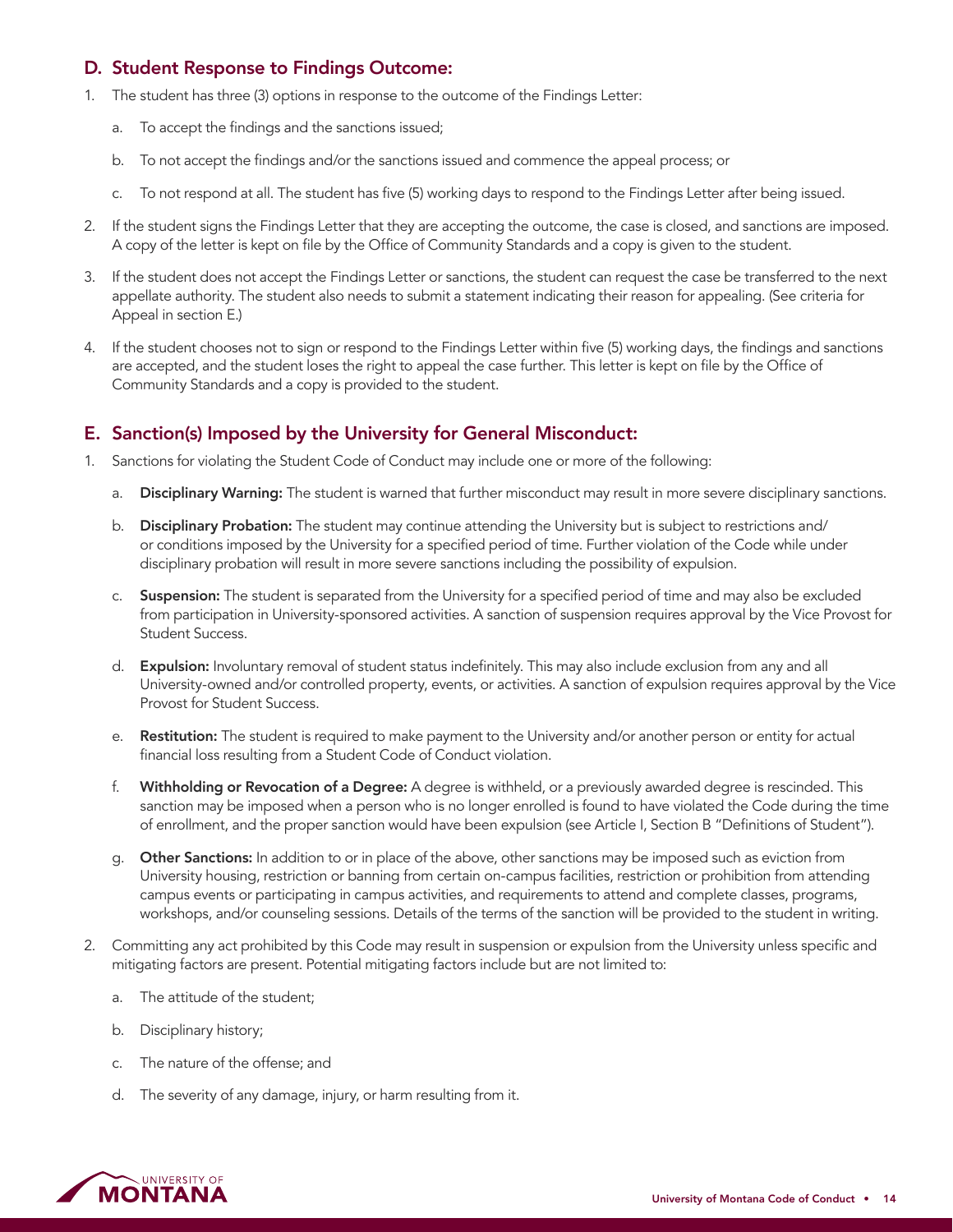3. Readmission: Readmission to the University after suspension for general misconduct is dependent upon the student's compliance with the conditions of the suspension and the student's fitness to return to the campus community. These decisions are made by the Office of Community Standards upon consultation with appropriate campus officials and/or community members. In some cases, appropriate documentation may be required for readmission. Upon readmission, the student may be placed on disciplinary probation for a designated period of time with required conditions and expectations of behavior.

Appropriate University officials will be notified of Student Code of Conduct findings and/or sanctions imposed. Repeated or aggravated violations of this Code may result in more severe disciplinary sanctions than any individual violation might warrant.

# F. Appeals Procedure for General Misconduct:

If a student wants to appeal the findings and/or sanctions against them, they have the right to do so as long as it is based on at least one of the following criteria:

- 1. A procedural error; the hearing officer did not follow procedure in conducting the initial meetings;
- 2. New evidence or witness has been discovered that was not reasonably discoverable during earlier proceedings, since the findings meeting was held; or
- 3. Excessive sanctions are issued in relation to the behavior or violation in question and the respondent's conduct history.

If a student feels one or more of these criteria exist, they should submit a statement online via Maxient stating their case. This statement will be reviewed by the Office of Community Standards to ensure at least one of the criteria is met and then initiate a meeting for the student and the appellate officer. The appeal process follows:

- 1. Cases that are heard by UM Housing are appealed to the Executive Director of UM Housing and Community Standards, or designee.
- 2. Cases that are heard by the Office of Community Standards are appealed to the Vice Provost for Student Success, or designee.

If the student wants to appeal the decision of the appellate officer, the case is transferred within five (5) working days to the University Conduct Board. There may be times that the appeal will be sent to an impartial hearing officer if the University Conduct Board cannot be convened in a timely manner, such as semester breaks or summer.

# G. University Conduct Board:

- 1. Composition: Members of the University Conduct Board are appointed by each of the Faculty Senate, Staff Senate, Student Senate, and a Chair appointed by the President of the University. At the beginning of each academic year, any vacancies on the Conduct Board will be selected, and all members of the Conduct Board pool are trained for the responsibilities associated with this duty. The Conduct Board pool should be at least two members per shared governance and two Chairs to provide alternatives based on conflicts of interest or availability restrictions. Oversight and management of the Conduct Board is provided by the Office of the Provost and training is provided by the Office of General Counsel.
	- a. Student members of the Board are appointed for one-year terms. Faculty and staff members are appointed for twoyear terms. If possible, the Staff and Faculty members appointments should be staggered to prevent large turnover between academic years. No member of the University Conduct Board may hear a case if the member is closely associated personally or professionally with the respondent, the complainant, the person who referred the case, or any other relevant party. A Conduct Board member is expected to raise the issue of stepping down whenever any potential reason for disqualification becomes known.
	- b. The respondent and complainant (if applicable) will be notified of the membership of the Conduct Board that will hear the case in advance and may assert grounds for disqualification of any particular Board member to the Chair of the Conduct Board up until three (3) working days prior to the date of the hearing. The Chair has the discretion to accept or reject a request for a disqualification based on the facts presented.

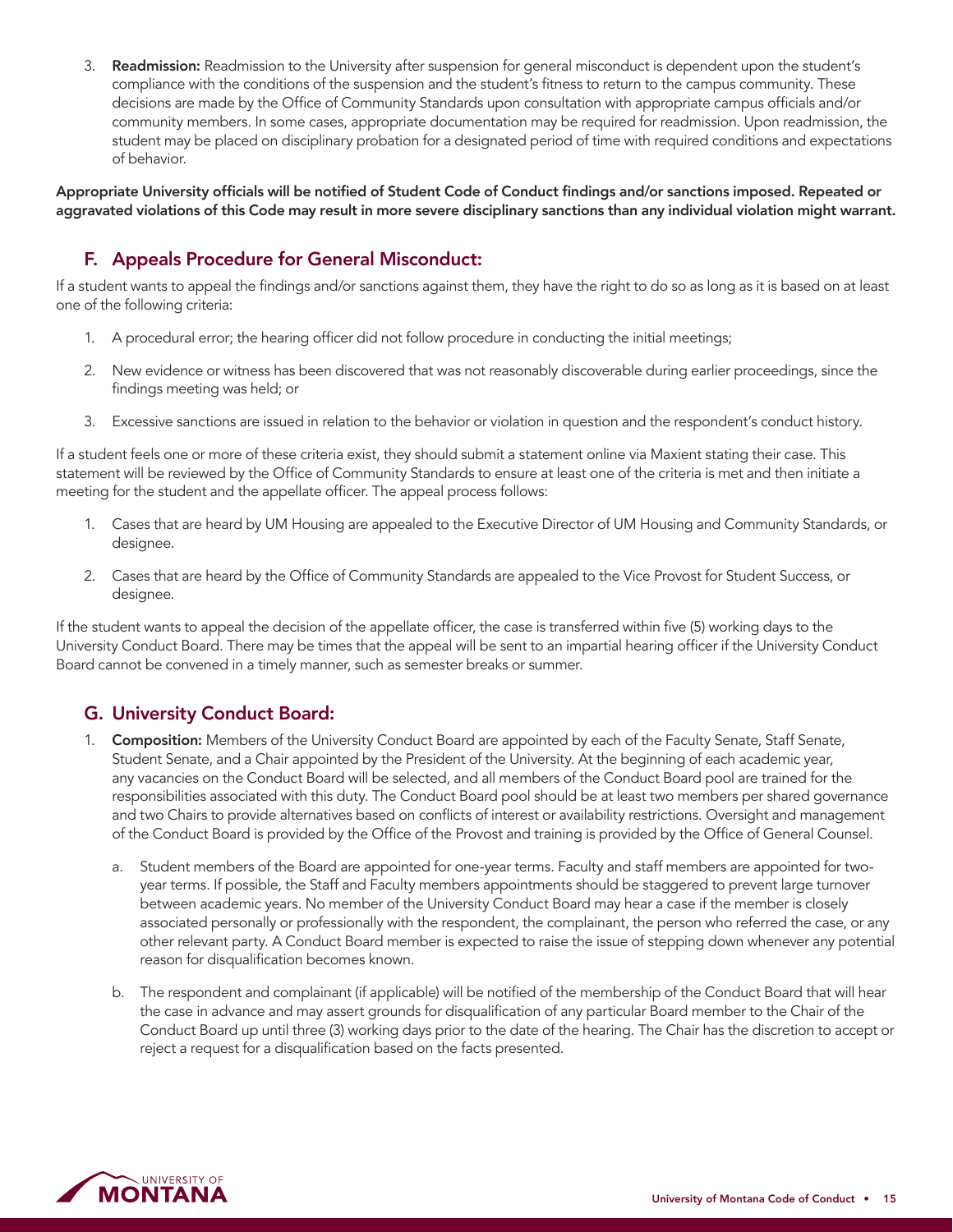- 2. University Conduct Board Hearings: The following individuals may participate in the University Conduct Board Hearings:
	- a. Chair of the University Conduct Board: The Chair of the hearing is an impartial Student Affairs staff member that is appointed by the President and trained to hear case's involving alleged violations of the Student Code of Conduct. The role of the Chair is to lead the proceedings, exercise control, and ensure that the hearing proceeds in an orderly and just manner. The Chair will make the final decision in the event that the Conduct Board does not reach consensus.
	- b. University Conduct Board Members: The Conduct Board consists of four (4) members total: (a) one representative from the Student Senate, (b) one representative from the Faculty Senate, (c) one representative from the Staff Senate and (d) the Conduct Board Chair.
	- c. Respondent (and a support person and/or attorney if desired): The respondent is the student accused of violating the Student Code of Conduct. The respondent may be accompanied at the hearing by a support person and/or an attorney. If the student chooses to bring an attorney, the role of the attorney is limited to advice, consultation, and guidance to the respondent; the attorney may not have a speaking role in the hearing.
	- d. University Official (or designee) to present the University's case: The Vice Provost for Student Success will designate an appropriate University official, staff member, law student, attorney, or other designee to present the case to the Conduct Board on behalf of the University.
	- e. Complainant (if applicable, and a support person or an attorney if desired): In cases involving a complaint of one student against another student, the student who brings forth the allegation is the complainant. The complainant may attend the hearing and serve as a witness for the University. The complainant may also be accompanied by a support person and/or an attorney at the hearing. If the complainant chooses to bring an attorney, the role of the attorney is limited to advice, consultation, and guidance to the complainant; the attorney may not have a speaking role in the hearing.
	- f. Witnesses (if applicable): Both the respondent and the University may choose to call witnesses who have information relevant to the case to assist in the presentation of their respective cases. Witnesses may include other students, faculty or staff members, police officers, friends, family members, expert witnesses, community members, and/or character witnesses. Witnesses may appear and participate at the University's discretion.

#### 3. Pre-Hearing Notices:

- a. Notice of the Hearing: When proceedings have been transferred to the University Conduct Board, the Chair of the Board, in consultation with the Office for Community Standards (or designee), schedules a date and time for the hearing. The Chair provides notice to the respondent and the complainant (if applicable) of the date, time, and place of the hearing. The hearing will occur at least five (5) working days after the date of this notice unless an alternate arrangement is made that is agreeable to all parties.
- b. Presenter of the University Case: The Vice Provost for Student Success will identify and designate an appropriate person to present the case for the University. This person may be a University official, staff member, law student, attorney, or other designee. The respondent and complainant (if applicable) will be notified of the identity of this person at least three (3) working days before the hearing.
- c. Notice of Participation of Attorneys: If the University should elect to present its case through an attorney, the respondent may be granted an extension of up to five (5) working days to obtain an attorney if desired after being notified that the University case will be presented by an attorney. If the respondent intends to be accompanied by an attorney, the respondent must provide written notice to the Office of Community Standards (or designated official) at least three (3) working days before the scheduled date of the hearing so the University may also make arrangements to have an attorney present.

#### 4. Hearing Proceedings

- a. Hearings are Closed to the Public: To protect the privacy rights of student participants, hearings are closed to the public.
- b. Elements of the Hearing: Although the exact structure and flow of each hearing may vary, in general, University Conduct Board hearing proceedings will include the following:
	- 1. Hearing are recorded or transcribed at University expense. This is the official recording of the hearing. Other recordings of the hearing are not permitted.

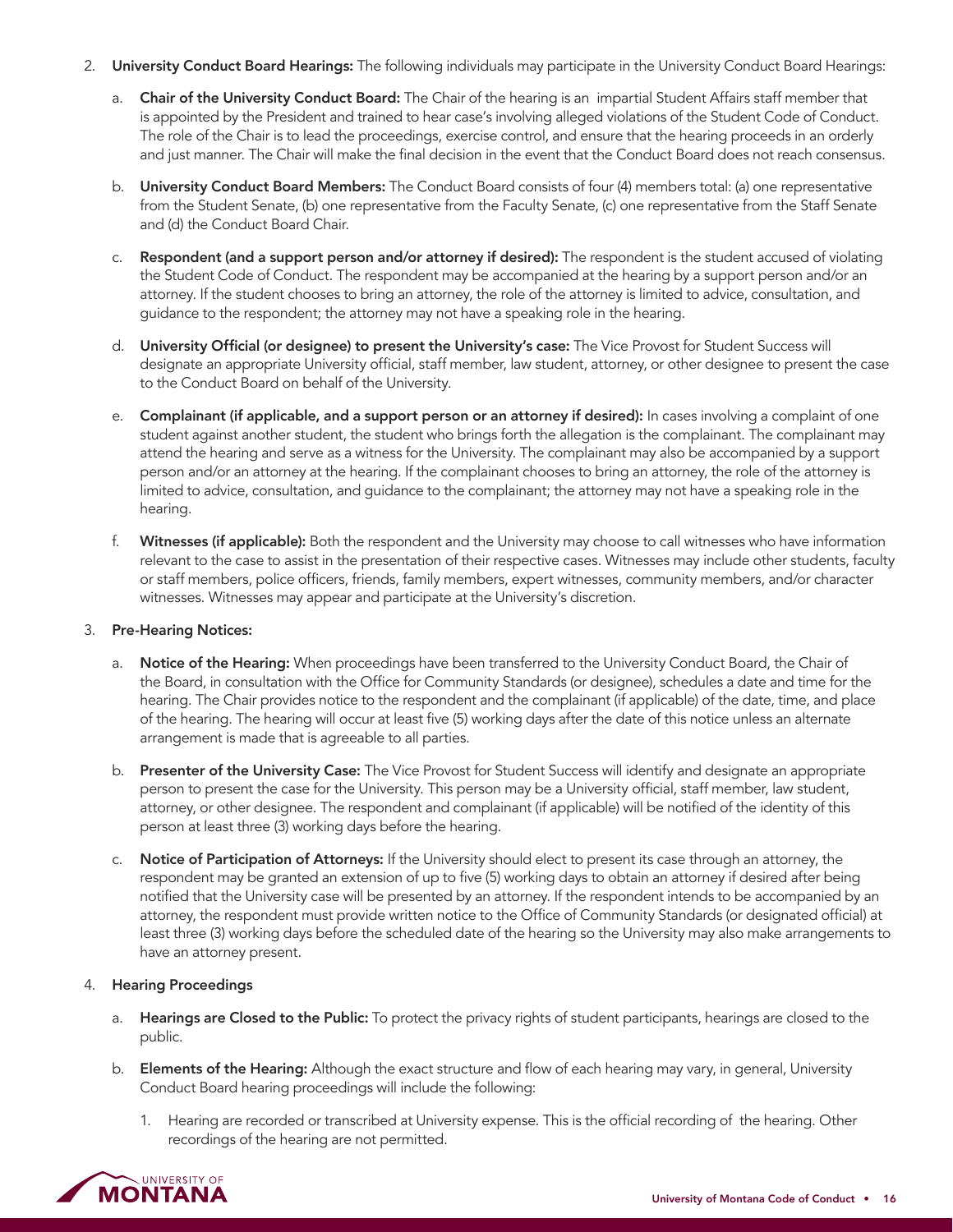- 2. At the sole discretion of the Chair, Hearing may be conducted via Zoom or other audio/visual platform which allows the Conduct Board, respondent and other participants to fully participate remotely,
- 3. Introduction of all parties
- 4. Statement of the charges against the respondent
- 5. Presentation of the University's case, including an opening statement, evidence, and any witnesses
- 6. Presentation of the respondent's case, including an opening statement, evidence, and any witnesses
- 7. Opportunities throughout for the respondent to ask questions, for the University presenter to ask questions, and for Conduct Board members to ask questions
- 8. Closing statements
- 9. Conduct Board deliberations (all parties other than Conduct Board members are excused)

#### 5. Additional Characteristics of Conduct Board Hearings:

- a. Formal (legal) rules of evidence do not apply.
- b. The Chair determines the admissibility of any evidence presented including witness testimony, rules on all procedural issues, and may put in place additional procedural rules during the hearing consistent with this Code. Any of the Chair's rulings may be overruled by a majority of the Conduct Board members.

#### 6. Conduct Board Deliberations and Decisions:

- a. The deliberations of the Conduct Board will include two distinct phases:
	- 1. Findings: Whether the student violated any standard(s) of the Code of Conduct.
	- 2. Sanctioning: Appropriate sanction(s) should the student be found in violation.
- b. The Board is charged with rendering a decision about findings and/or sanctions within five (5) working days after the close of the hearing. The Chair will make the final decision in the event that the Conduct Board does not reach consensus.
- c. The Board develops a written decision that includes:
	- 1. Findings for each specific charge;
	- 2. A statement of the reasons for the decision(s); and
	- 3. A description of the sanctions (if applicable).
- d. The Board's written decision is provided to the respondent, the Office of Community Standards, and the Vice Provost for Student Success. In cases involving student complainants, notification of the Board's decision is also made to the complainant consistent with this Code and constraints of individual privacy rights of the respondent.
- 7. Failure to Appear for a University Conduct Board Hearing: A respondent who fails or refuses to appear after proper notice of a University Conduct Board hearing is considered to have waived their rights to be heard by the Board. In this case, the University Conduct Board will consider the evidence and make findings and if it determines that the respondent has violated the Code of Conduct, it will impose the disciplinary sanctions specified in the statement of charges. Sanctions of suspension or expulsion require approval of the Vice Provost for Student Success.
- 8. Hearing Officer Option: If a case is transferred to the University Conduct Board during a time when the Board will not be able to hear the case within a reasonable period of time (e.g. between semesters, during the summer, during other academic breaks), after consultation with the University Conduct Board, the Provost may, when it appears to be in the best interest of the University and/or the student(s) involved, appoint an impartial Hearing Officer to conduct the hearing following the general procedures described in this Code.

The student may seek further administrative review by the Commissioner of Higher Education and the Board of Regents pursuant to Montana University System Policy and Procedures Manual, 203.5.2.

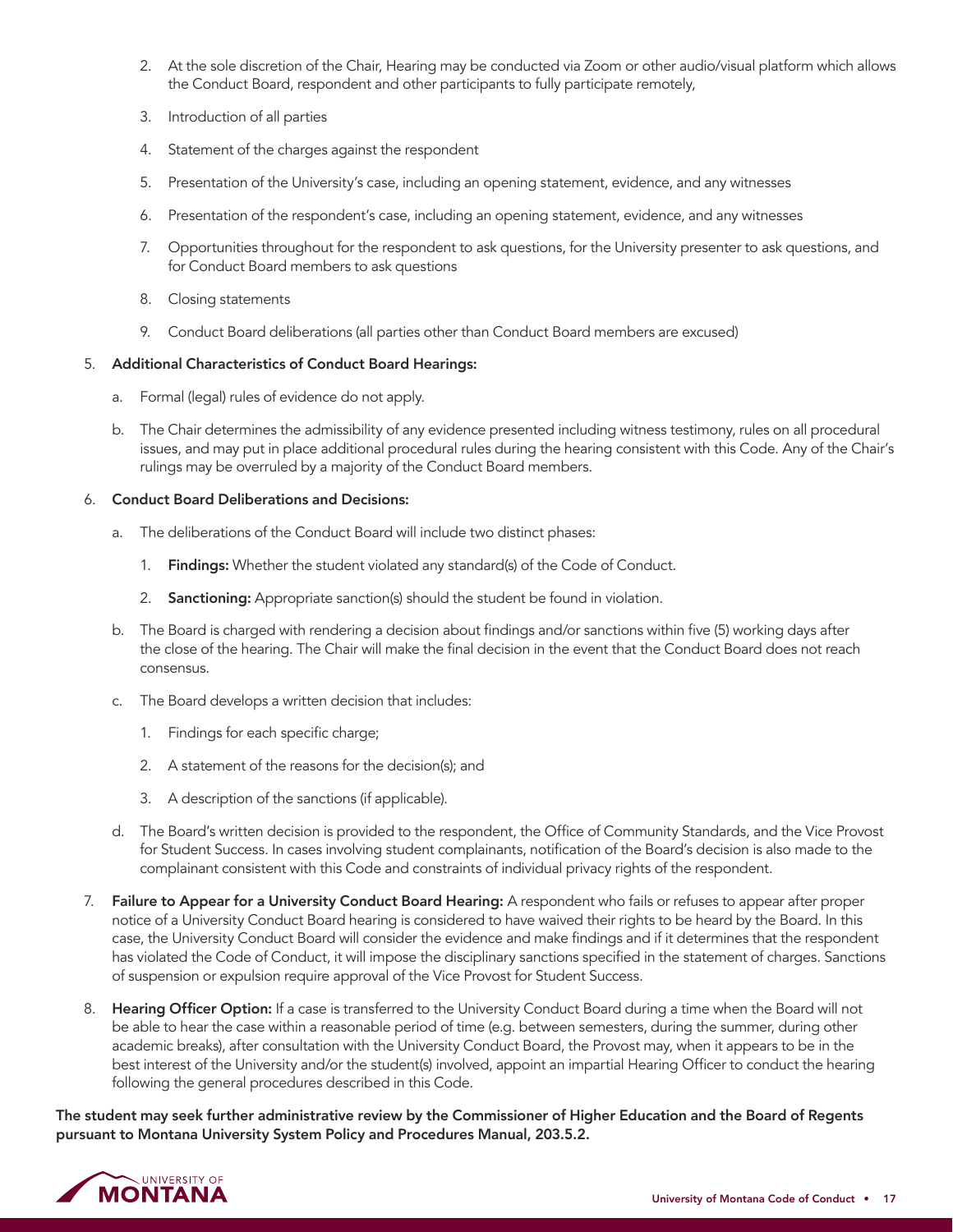# <span id="page-19-0"></span>ARTICLE VI: INTERIM ACTION

The University reserves the right to take necessary and appropriate interim action to protect the safety and well-being of the campus community.

A student may be temporarily suspended from the University, evicted from University Housing, prohibited from being on campus property, restricted or prohibited from campus events, and/or restricted in other ways by the Office of Community Standards or designee pending University disciplinary proceedings.

 If there is evidence that the student's continued presence on campus, at certain activities, or at certain locations, constitutes an immediate threat to others or to the continuance of normal University operations, or if a student is facing criminal charges, interim suspension, eviction, and/or restrictions may be imposed effective immediately and without prior notice.

Right to Hearing: In cases of interim suspension, eviction, or restriction, the student may appear before the Vice Provost for Student Success, within five (5) working days from the effective date of the suspension or eviction to discuss the following:

- 1. The reliability of the evidence against the student.
- 2. Whether the alleged conduct and surrounding circumstances reasonably indicate that the student's presence on campus constitutes a threat to others or to the continuance of normal University operations.

The Vice Provost for Student Success will determine if the interim action will continue.

# ARTICLE VII: OTHER UNIVERSITY POLICIES, RULES, AND STANDARDS

Students at the University of Montana may be subject to additional University policies, regulations, rules, and/or professional and ethical standards that supplement the Student Code of Conduct. These include but are not limited to the following:

# A. UM Housing Student Conduct Program:

- 1. Students who reside in the Residence Halls or the apartment communities of University Villages or Lewis and Clark Village, are also subject to the conduct requirements set forth in the UM Housing Handbook. UM Housing staff are hereby delegated responsibility for investigating and adjudicating allegations that involve violations of the UM Housing Handbook and may impose sanctions related to a student's use of the housing areas.
- 2. All allegations of violations of the University's Code of Conduct reported to UM Housing Staff will be promptly referred to the Executive Director of Housing and Community Standards. In such cases, the Executive Director of Housing and Community Standards may delegate the investigation and adjudication to the UM Housing staff. When such matters are delegated, the investigation and adjudication shall be conducted in accordance with the procedures of this Code.
- 3. The Executive Director of Housing and Community Standards will coordinate the delegated UM Housing Conduct Program and will work closely with the Director of Residential Education and Community Standards and the Assistant Director of Community Standards to assure consistency.
- 4. All regulations are available from UM Housing Office or online at:
	- a. Lewis and Clark Village -<http://www.umt.edu/housing/lcv/policies.php>
	- b. University Villages -<http://www.umt.edu/housing/uv/policies-UV/default.php>
	- c. Residence Halls -<http://www.umt.edu/housing/rh/policies/default.php>

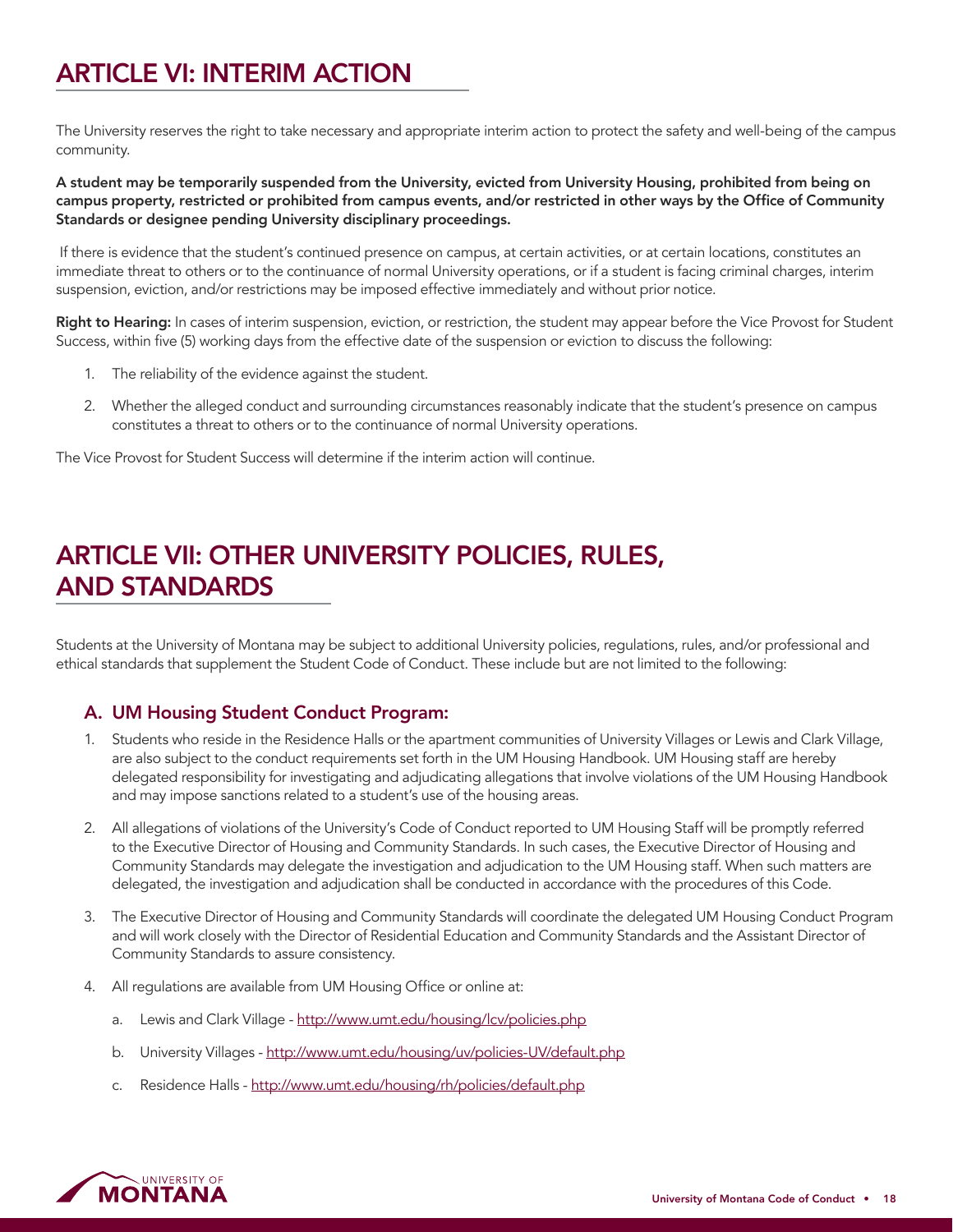# B. Department of Athletics:

- 1. Student athletes are also subject to the Department of Intercollegiate Athletics conduct requirements found in team rules, Athletic Department and NCAA policies, and the Student-Athlete Code of Conduct. The Director of Athletics, or designee, will coordinate the Student-Athlete Code of Conduct for alleged violation of departmental conduct requirements and may impose sanctions related to a student's participation in intercollegiate athletics.
- 2. The Director of Athletics will refer allegations of violations of the University's Code of Conduct to the Associate Director of Community Standards for processing under the Code of Conduct. Additional University sanctions by the Associate Director of Community Standards may be in addition to, or in lieu of, the process outlined in the Student-Athlete Code of Conduct.
- 3. Regulations are available online at: [https://gogriz.com/sports/2015/3/3/GEN\\_2014010118.aspx](https://gogriz.com/sports/2015/3/3/GEN_2014010118.aspx)

# C. Fraternity and Sorority Involvement:

- 1. Students participating in Greek life are also subject to the mutual relationship agreement. The Fraternity and Sorority Involvement Director (or designee) will coordinate the mutual relationship agreement for alleged violation of departmental conduct requirements and may impose sanctions related to a student's participation in Greek life.
- 2. The Fraternity and Sorority Involvement Director will refer allegations of violations of the University's Code of Conduct to the Associate Director of Community Standards for processing under the Code of Conduct. Additional University sanctions by the Associate Director of Community Standards may be in addition to, or in lieu of, the process outlined in the mutual relationship agreement

# D. Student Organizations

- 1. Students participating in student organizations are also subject to the ASUM constitution and bylaws. The ASUM Senate will coordinate the ASUM Constitution and Bylaws for alleged violation of organizational conduct requirements and may impose sanctions on the student organization.
- 2. The ASUM Senate will refer allegations of violations of the University's Code of Conduct to the Associate Director of Community Standards for processing under the Code of Conduct. Additional University sanctions by the Associate Director of Community Standards may be in addition to, or in lieu of, the process outlined in the ASUM constitution or bylaws.

# E. Responsible Conduct of Research

- 1. This policy establishes an administrative process for dealing with misconduct in research and creative activities, or allegations thereof, so that the integrity of research conducted, or services provided at the University of Montana are maintained, and to provide assurance to federal agencies that the University of Montana is in compliance with federal regulations for institutional oversight of misconduct.
- 2. Procedure available from the Office of the Vice President for Research and Development. It may also be found online at: <http://www.umt.edu/research/compliance/RCR/default.php>

# F. Discrimination, Harassment, and Retaliation

- 1. Students are also subject to the Discrimination, Harassment, and Retaliation Policy(ies). The University's discrimination, harassment and retaliation policies are available from the University's Title IX Coordinator and the Office of Equal Opportunity or online at:<https://www.umt.edu/eo/>
- 2. Discrimination Grievance Procedures: Available through a link in the policy, or at https://www.umt.edu/eo/

# G. Drug and Alcohol Policies

1. Students are also subject to the Drug and Alcohol policies. This policy explains the requirements for possessing, consuming, selling and serving alcohol on University of Montana property, and at University of Montana events. This policy is applicable to both on-campus and off-campus events. Available from the Office of Community Standards or the University of Montana Police Dept.